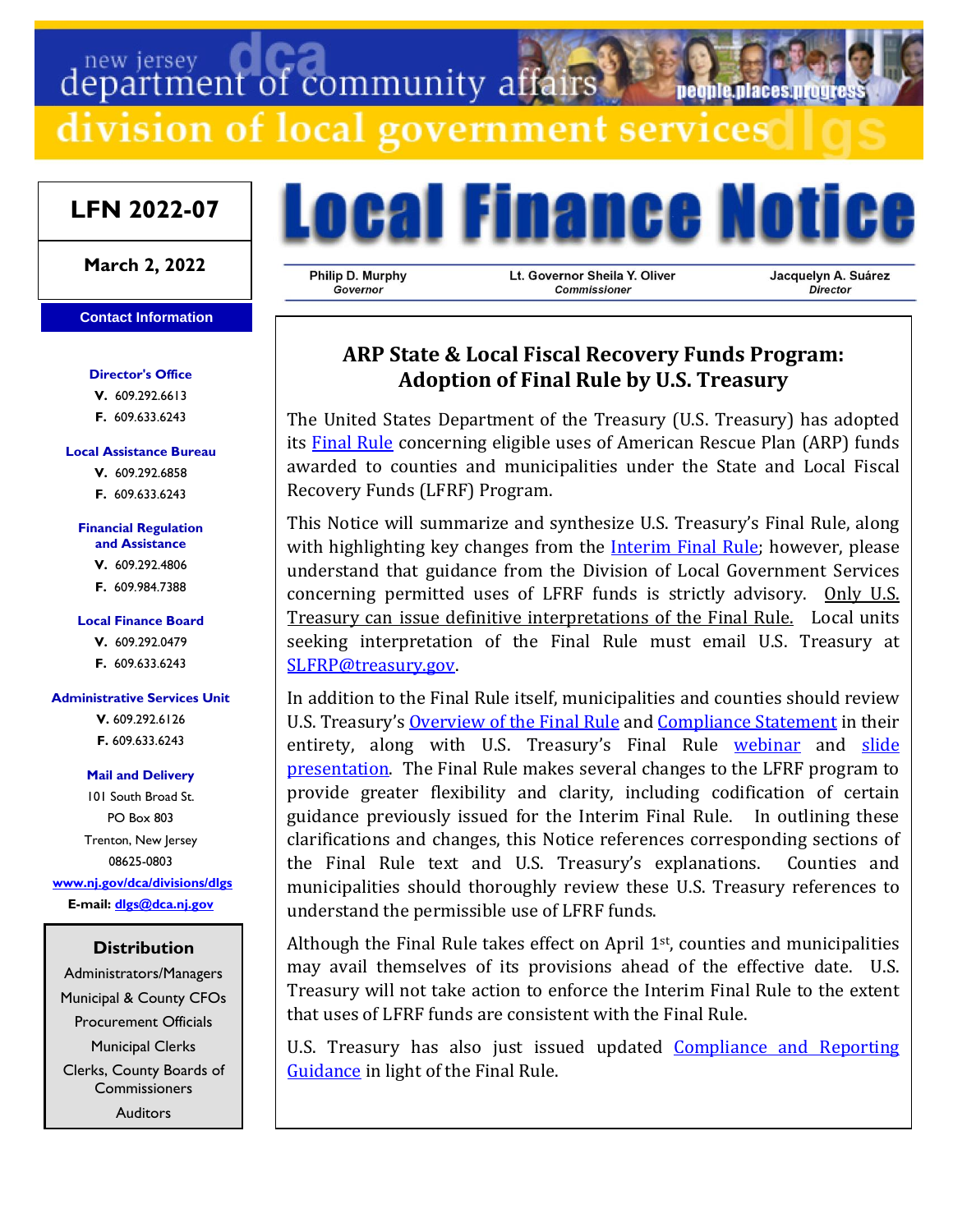To the extent that a recipient has taken significant steps toward obligating LFRF funds in a manner consistent with the Interim Final Rule prior to January 6, 2022 (the Final Rule's date of adoption), U.S. Treasury will generally not take action to enforce provisions contained in the Final Rule if those provisions are more restrictive than those in the Interim Final Rule. Such significant steps include initiation of procurement or grantmaking actions, detailed planning of projects or programs, appropriation of funds, and other significant planning steps.

# **Offsetting Lost Public Sector Revenue**

The Final Rule allows LFRF funding to be used to pay for "government services" (Expenditure Category 6) in an amount no greater than the revenue loss experienced by the county or municipality due to the COVID-19 public health emergency. Government services is defined broadly, generally encompassing any service traditionally provided by a government. Examples include, but are not limited to:

- Road building and maintenance, and other infrastructure
- School and hospital construction
- General government administration, staff, and administrative facilities
- Health and educational services
- Environmental remediation
- Provision of police, fire, and other public safety services (including purchases of fire trucks and police vehicles)

In determining an amount of COVID-19 related revenue loss, §35.6(d) of the LFRF Final Rule now allows counties and municipalities to assume a revenue loss amount of \$10 million (but not exceeding the local unit's total LFRF grant award) in lieu of using a revenue loss formula. This "standard allowance" will allow the majority of New Jersey municipalities to use their total LFRF grant award for general government services.

Alternatively, a municipality or county can calculate its revenue loss amount by using a formula modified from the version promulgated in the Interim Final Rule. For those counties and municipalities electing to calculate COVID-19 revenue loss by formula, here are the key changes made by the Final Rule:

- For municipalities on a State Fiscal Year budget cycle, the four snapshots for COVID-19 revenue loss measurement can be taken as of June 30 for years 2020, 2021, 2022, and 2023. Counties and all other municipalities shall continue using the December 31 date. U.S. Treasury will update reporting guidance to clarify how recipients electing to use a fiscal year basis will adjust prior calculations, and a local unit may adjust its prior calculations to reflect these changes prior to April 1, 2022.
	- $\circ$  Once a municipality selects a date of measurement, it cannot be changed. For example, if a municipality switches from a State Fiscal Year to a Calendar Year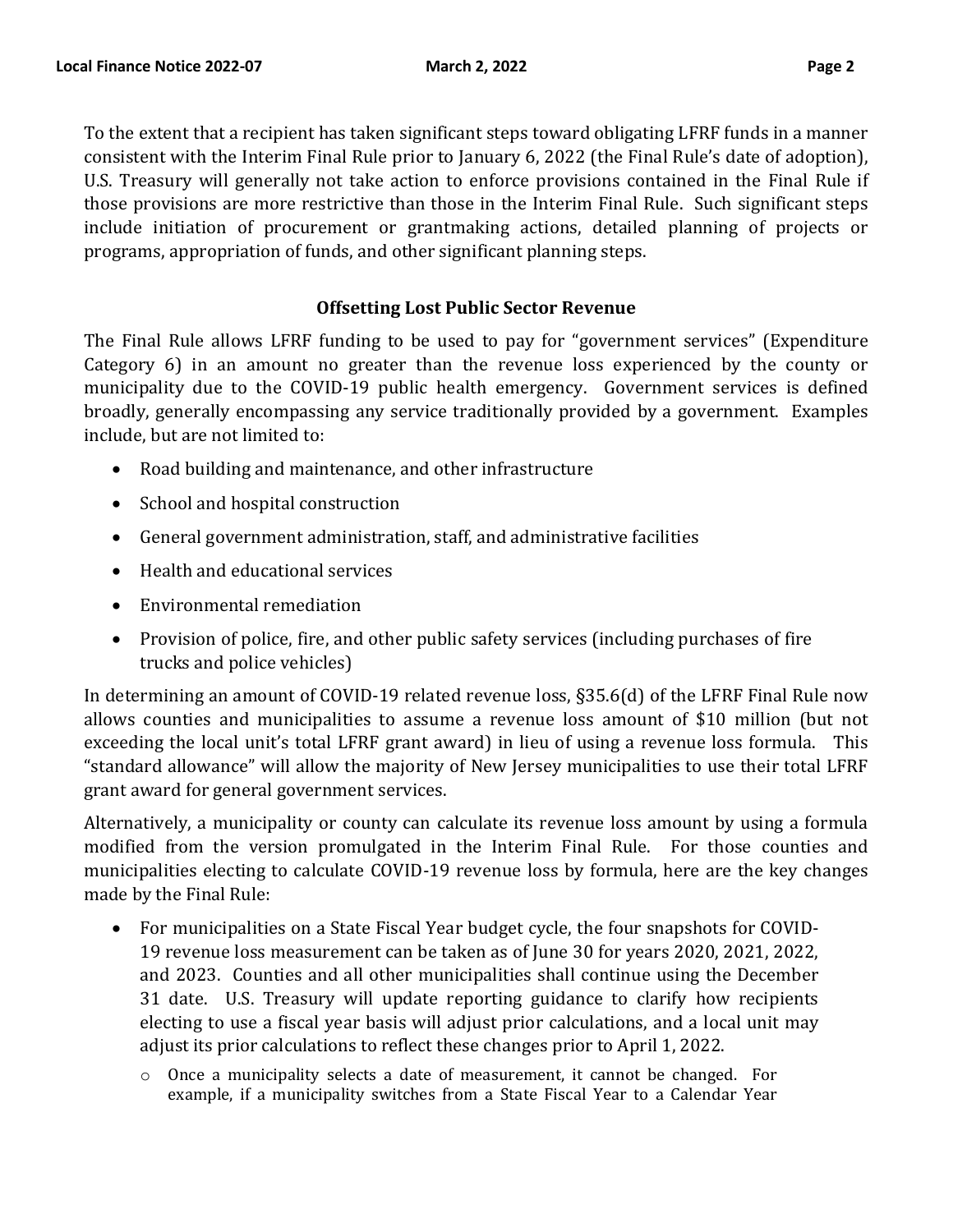budget cycle, and the municipality had measured COVID-19 revenue loss from June 30 on its Project & Expenditure Report, the municipality must continue using the June 30 date regardless of its later switch to a Calendar Year budget.

- The growth adjustment figure plugged into the counterfactual revenue estimate is the greater of either a standard growth rate of **5.2 percent** or the local unit's average annual revenue growth in the last full three fiscal years prior to the COVID-19 public health emergency. The standard growth rate figure under the Interim Final Rule was 4.1 percent.
- Revenue losses experienced by water systems, municipal electric utilities and public transportation systems may now be included in the revenue loss formula.
- Under the Final Rule, counties and municipalities (along with subrecipient fire districts) must adjust actual revenue totals for the effect of tax cuts or tax increases adopted after the Final Rule's adoption on January 6, 2022.

The estimated fiscal impact of tax reductions and increases adopted after January 6, 2022 must be added to or subtracted from the calculation of actual revenue for purposes of the local unit's revenue loss calculation dates. As such, revenue loss for the calculation date is now equal to *counterfactual revenue* minus *actual revenue* (i.e. adjusted for tax policy changes) for that twelve-month period.

- $\circ$  Local units have the option of subtracting from their calculation of actual revenue the effect of tax increases enacted from January 27, 2020 (the Final Rule's presumed public health emergency start date) until before January 6, 2022; however, those local units electing to do so must likewise remove the effect of tax decreases enacted from January 27, 2020 until before January 6, 2022. U.S. Treasury intends to revise its reporting requirements to permit recipients to amend their previously reported calculation periods to reflect such changes.
- $\circ$  In assessing whether a tax reduction has had the effect of reducing tax revenue, the local unit may either calculate the actual effect on revenue or rely on estimates prepared at the time the tax change was adopted. More specifically, the local unit may rely on information typically prepared in the course of developing the budget (e.g., expected revenues) and/or considering tax changes to determine the amount of revenue that would have been collected in the absence of the tax reduction, as long as those estimates are based on reasonable assumptions and do not use dynamic methodologies that incorporate the projected effects of macroeconomic growth, as macroeconomic growth is accounted for in the counterfactual growth assumptions.

The [ARP Revenue Loss Calculation Worksheet](https://www.nj.gov/dca/divisions/dlgs/resources/fiscal_docs/bud_forms/GFOA_Revenue_Loss_Calculator_NJ.xlsx) available on the Division's Municipal & County [Budgets webpage](https://www.nj.gov/dca/divisions/dlgs/programs/mc_budgets.html) has been updated to reflect the Final Rule's changes to the revenue loss formula. This calculation worksheet is based on a template crafted by the national Governmental Finance Officers Association but has been adapted by the Division for New Jersey counties and municipalities.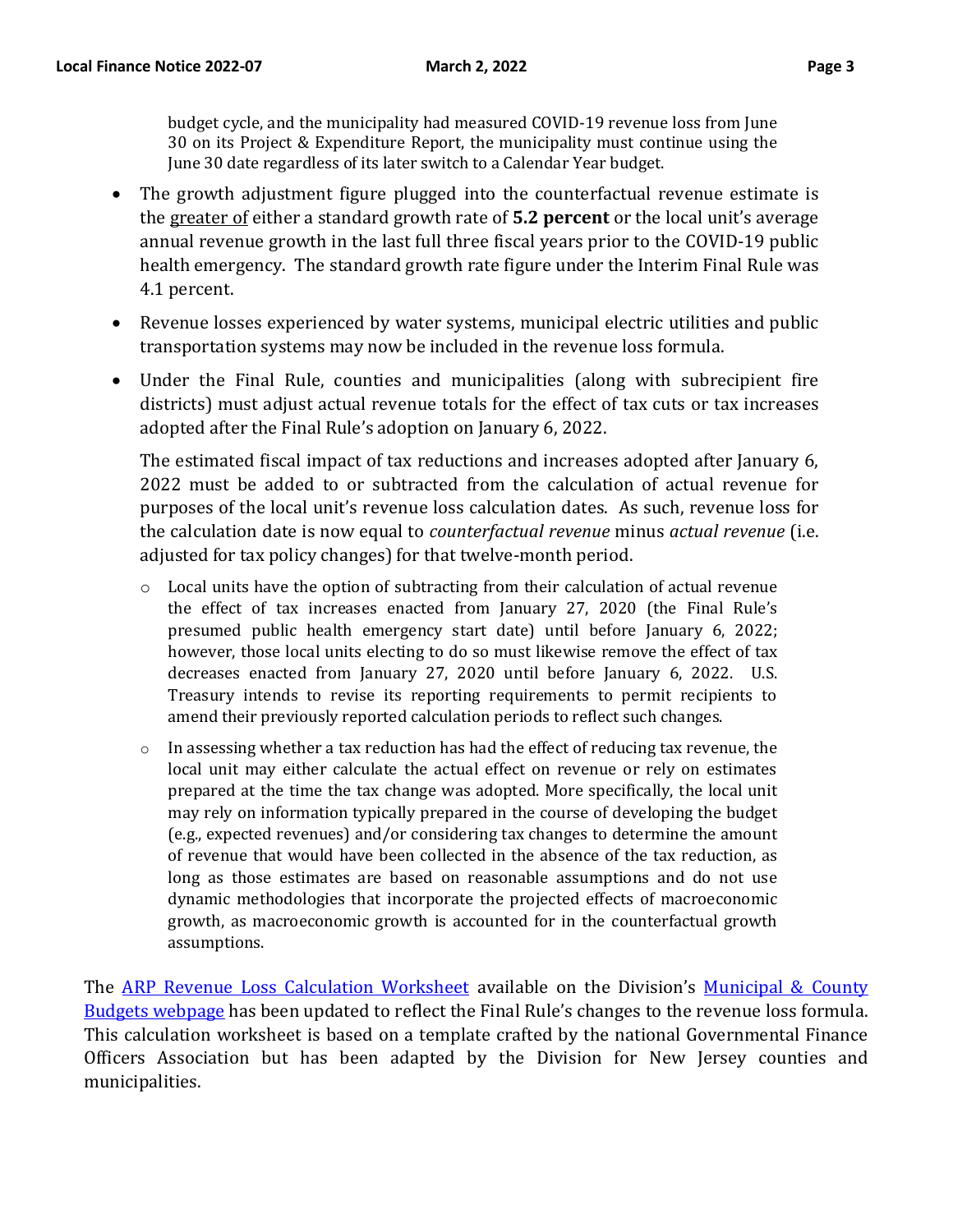Those municipalities and counties electing to use the standard revenue loss allowance, which is the lesser of \$10 million or the local unit's total LFRF grant award, do not need to utilize the Final Rule's revenue loss formula.

U.S. Treasury is amending its Project & Expenditure (P&E) and Recovery Plan reporting forms to provide a mechanism for recipients to make a one-time, irrevocable election to utilize either the revenue loss formula or the standard allowance. A local unit electing to use the standard allowance as their COVID-19 revenue loss assumption cannot switch to the formula, or vice versa. For local units required to file their initial P&E Report by January 31st and that have not decided whether to assume the standard allowance, U.S. Treasury will not lock the local unit into their reported choice in the January 31st report. Decisions made in the reporting around the standard allowance as part of the January 31 P&E may be changed in the April 2022 P&E report when the Final Rule takes effect. If a local unit has nothing to report in the Revenue Replacement section at this time and does not want to make any choice, "zero" may be entered in the required fields with an explanation entered in the description box that the local unit has not yet allocated funds under revenue loss and will update their response in future reporting cycles. U.S. Treasury may choose to follow up in these cases for further details.

If a municipality is using grant funds under Expenditure Category 6 (revenue loss), the municipality can budget on sheet 10 and the offset would be the existing appropriations inside cap, which the municipality should identify. A county using grant funds to offset revenue loss would display that under Section E of the county budget; the county should similarly identify the government services provided. Depending on how LFRF funds will be applied toward the provision of government services, the local unit should consider the longer-term budget impact to avoid creating a hole in future years' budgets.

[Final Rule Overview](https://home.treasury.gov/system/files/136/SLFRF-Final-Rule-Overview.pdf) – pp. 9-11 31 CFR §35.6(d) rule text pp. 423–426 [\(Final Rule\)](https://home.treasury.gov/system/files/136/SLFRF-Final-Rule.pdf) U.S. Treasury Responses & Explanation [Revenue Loss] - pp. 233-260 (*Final Rule*)

# **Responding to Public Health and Economic Impacts of COVID-19**

The Final Rule combines COVID-19 public health and economic impacts into one category and attempts to better describe how local units should 1) identify the particular impact on a population, and 2) design a program responding to the identified impact. As with the Interim Final Rule, responses must continue to be reasonably proportional to the harm identified and reasonably designed to benefit those impacted. If membership in a particular class is a prerequisite for an individual, household, or entity to benefit from an eligible use of LFRF funds, only membership in the class need be proven rather than proof of individual need.

The COVID-19 public health and economic impacts category is organized around the following sub-categories of assistance that a local unit may provide:

- Public health
	- o COVID-19 mitigation and prevention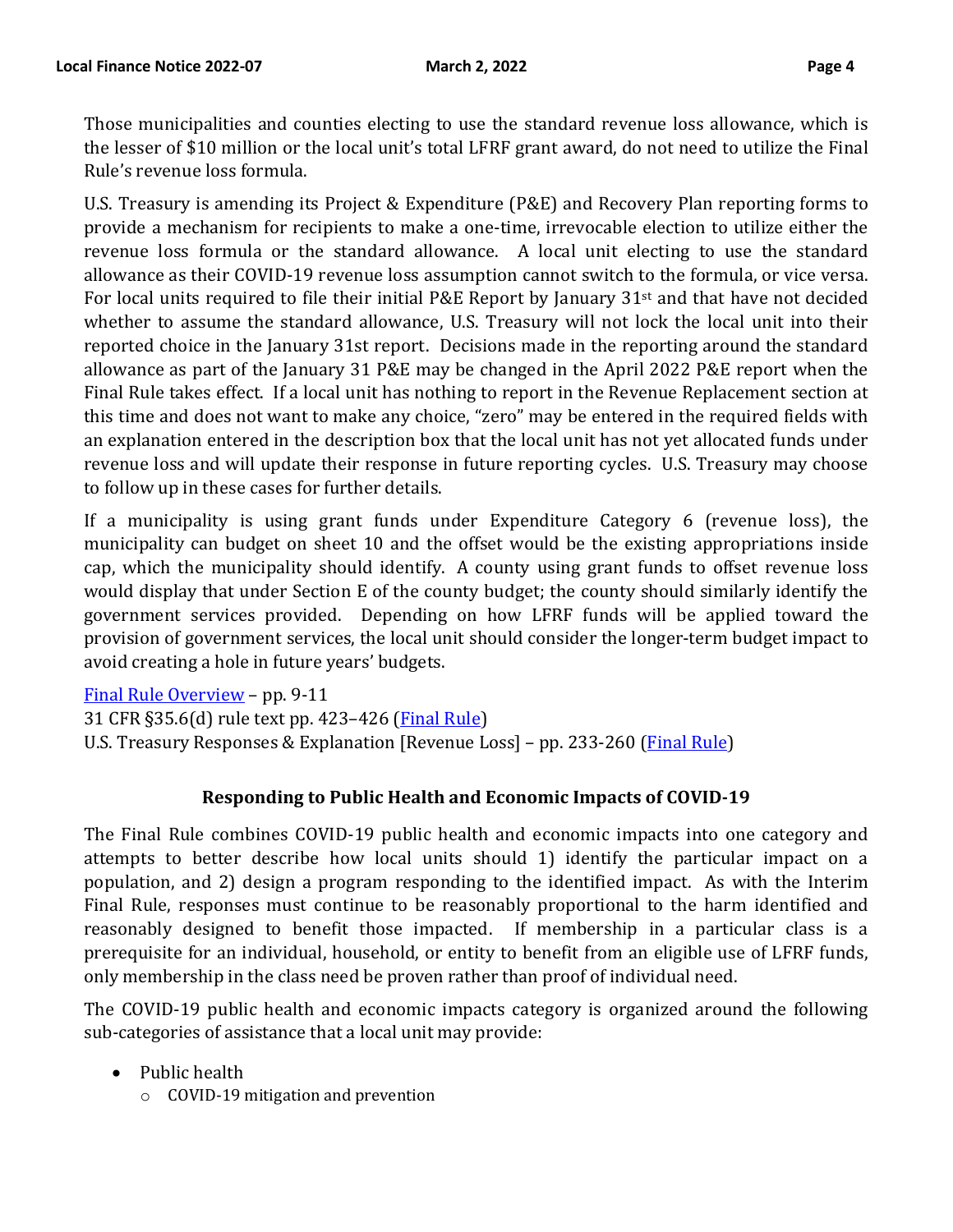- o Pandemic-related medical expenses
- o Behavioral healthcare
- o Preventing and responding to violence
- Household assistance
	- o Impacted households and communities
	- o Disproportionately impacted households and communities
- Small-business assistance
	- o Impacted small businesses
	- o Disproportionately impacted small businesses
- Nonprofit assistance
	- o Impacted nonprofits
	- o Disproportionately impacted nonprofits
- Aid to impacting industries, and
- Public sector capacity
	- o Public safety, public health, and human services staff
	- o Government employment and rehiring public sector staff
	- o Effective service delivery

To assess eligibility of uses of funds, a county or municipality must first determine the subcategory or sub-categories where their use of funds may fit based on the persons or entities experiencing the health or economic impact.

The Final Rule gives counties and municipalities broad flexibility to 1) identify and respond to other pandemic impacts and 2) serve other populations experiencing pandemic impacts, beyond the enumerated uses and presumed eligible populations. Local units can also identify groups or "classes" of beneficiaries that experienced pandemic impacts and provide services to those classes.

Key highlights relevant to the COVID-19 public health and economic impact category are outlined below. Please review pages 14-34 of the **Final [Rule Overview](https://home.treasury.gov/system/files/136/SLFRF-Final-Rule-Overview.pdf)** and pages 12-218 of the [Final Rule](https://home.treasury.gov/system/files/136/SLFRF-Final-Rule.pdf) (Section A. Public Health and Negative Economic Impacts) for further explanation on the topic.

#### "Impacted" and "Disproportionately Impacted"

To simplify administration of LFRF funds, the Final Rule presumes that the pandemic "impacted" certain households, communities, small businesses, and non-profits while "disproportionately impacting" others. The Final Rule enumerates several presumptively eligible uses of LFRF funds towards individuals and entities the Final Rule deems economically impacted by COVID-19, while other individuals and entities the Final Rule deems disproportionately impacted by COVID-19 are presumptively eligible for additional specified uses of funds.

For example, low-or-moderate income households or communities<sup>1</sup> are considered impacted by the pandemic, while low-income households or communities <sup>2</sup> are classified as disproportionately

<sup>1</sup> The Final Rule defines low-or-moderate income households and communities as those with (i) income at or below 300 percent of the Federal Poverty Guidelines for the size of the household based on the poverty guidelines published most recently by HHS; or (ii) income at or below 65 percent of the Area Median Income for the county and size of the household based on date most recently published by HUD. Although income thresholds vary by income size, a default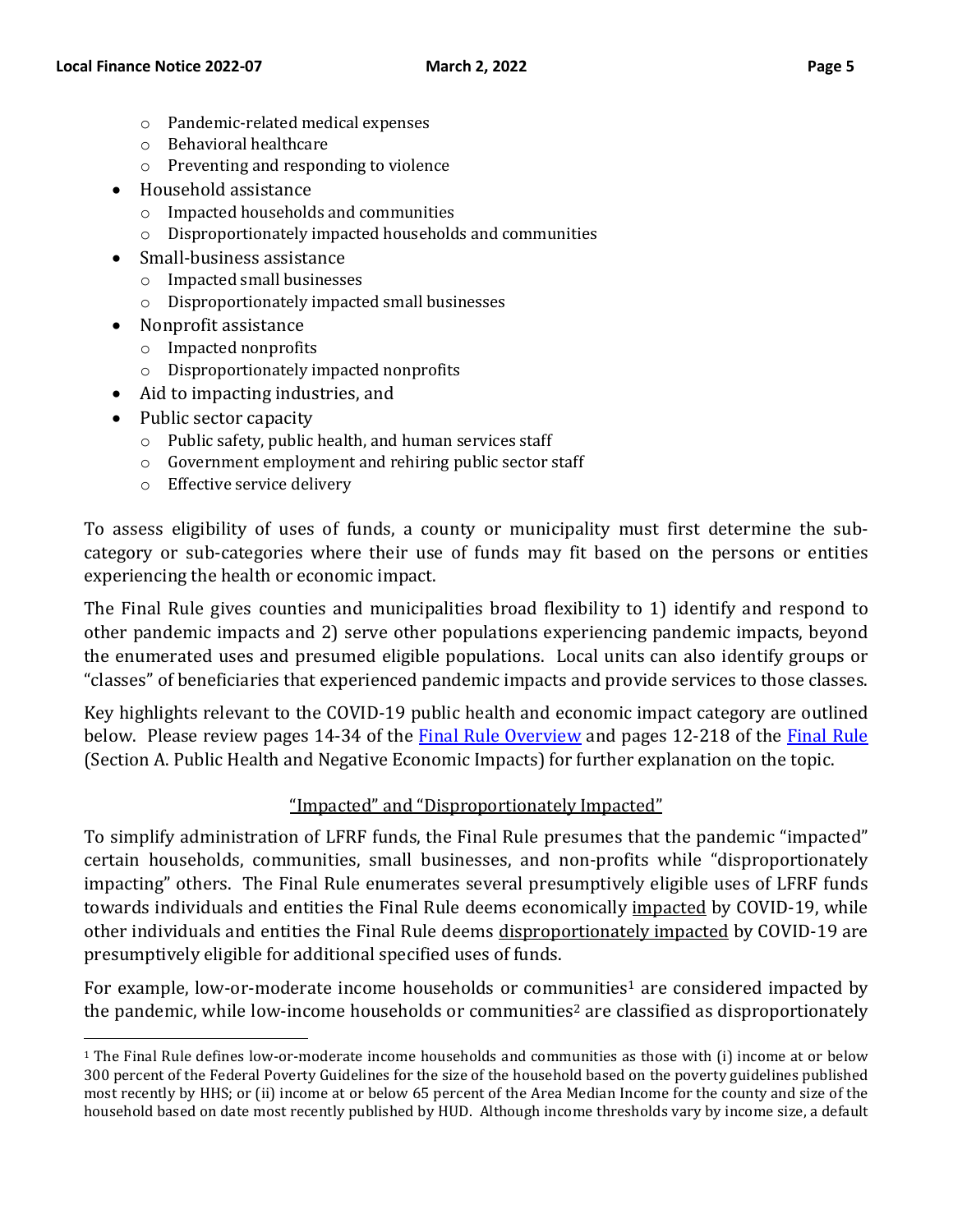impacted by the pandemic. The United States Department of Health and Human Services has provided a spreadsheet with Federal Poverty Guidelines and area median income levels on its [website.](https://aspe.hhs.gov/topics/poverty-economic-mobility/poverty-guidelines) Likewise, small businesses experiencing pandemic-related financial hardships would be impacted while small businesses operating in Qualified Census Tracts are considered disproportionately impacted by the pandemic.

Special note on vacant and abandoned properties: Certain services for vacant and abandoned properties are eligible to address the public health and negative economic impacts of the pandemic on disproportionately impacted households or communities. The Final Rule permits a local unit to use existing classifications of what is considered vacant or abandoned property under state law and local ordinances, as well as any corresponding processes for demolition, for these eligible uses. See recently enacted [P.L. 2021, c. 444](https://www.njleg.state.nj.us/Bills/2020/A3000/2877_R2.PDF) concerning property registration ordinances for vacant and abandoned properties.

Eligible activities include:

- Rehabilitation, renovation, maintenance, or costs to secure vacant or abandoned properties to reduce their negative impact
- Costs associated with acquiring and securing legal title of vacant or abandoned properties and other costs to position the property for current or future productive use
- Removal and remediation of environmental contaminants or hazards from vacant or abandoned properties, when conducted in compliance with applicable environmental laws or regulations
- Demolition or deconstruction of vacant or abandoned buildings (including residential, commercial, or industrial buildings) paired with greening or other lot improvement as part of a strategy for neighborhood revitalization
- Greening or cleanup of vacant lots, as well as other efforts to make vacant lots safer for the surrounding community
- Conversion of vacant or abandoned properties to affordable housing
- Inspection fees and other administrative costs incurred to ensure compliance with applicable environmental laws and regulations for demolition, greening, or other remediation activities

The above-referenced activities should be undertaken as part of a strategy for neighborhood revitalization with consideration of how the cleared property will be used to benefit the disproportionately impacted community. Activities under this eligible use should benefit current

household size of three (3) can be used for ease of administration or when measuring income for a general community. For example, the income limit for 300 percent of the 2022 Federal Poverty Guidelines for a household of three is \$69,090 per year.

<sup>&</sup>lt;sup>2</sup> The Final Rule defines low-income households and communities as those within (i) income at or below 185 percent of the Federal Poverty Guidelines for the size of the household based on the most recently published poverty guidelines from HHS or (ii) income at or below 40 percent of the Area median income for the county and size of the household based on the most recently published HUD data. As for low-or-moderate income households, a default household size of three can be used. For example, the income limit for 185 percent of the 2022 Federal Poverty Guidelines for a household of three is \$42,605 per year.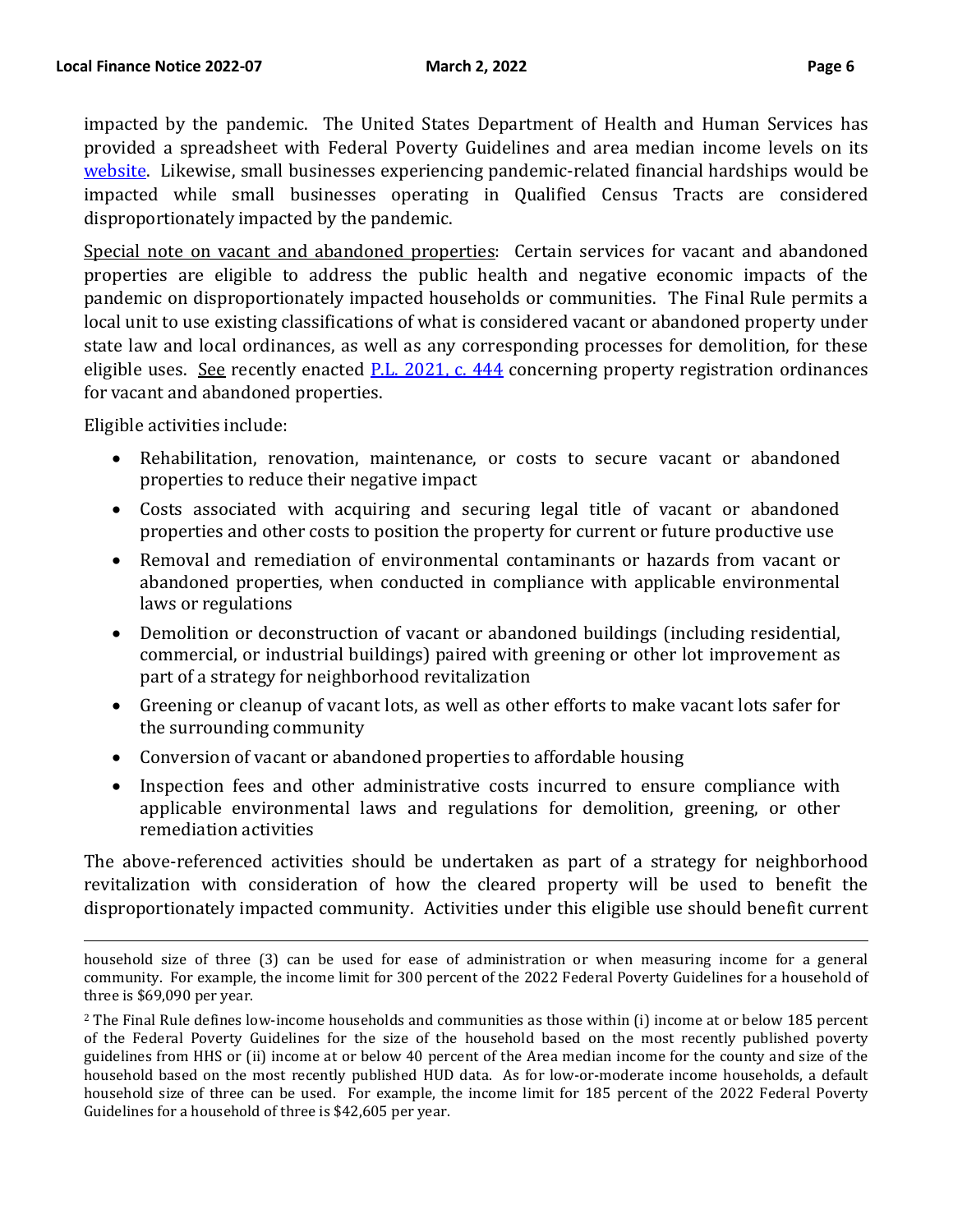residents and businesses experiencing the pandemic's impact on the community. Demolition activities that exacerbate the pandemic's impact on housing insecurity or lack of affordable housing are not eligible uses of LFRF funds. U.S. Treasury considers this risk to be generally more acute in jurisdictions with low or reasonable vacancy rates and less acute in jurisdictions with high or hyper-vacancy. Local units may determine the appropriate geographic unit for which to analyze vacancy rates (e.g., county, census tract) based on their circumstances. As needed, local units may refer to the [Current Population Survey/Housing Vacancy](https://www.census.gov/housing/hvs/index.html) Survey data series on Housing Vacancies [and Homeownership](https://www.census.gov/housing/hvs/index.html) as a data source for assessing vacancy rates.

[Final Rule Overview](https://home.treasury.gov/system/files/136/SLFRF-Final-Rule-Overview.pdf) pp. 16-23 31 CFR §35.6(b)(3)(ii)(A) – (C) rule text pp. 415-421 [\(Final Rule\)](https://home.treasury.gov/system/files/136/SLFRF-Final-Rule.pdf)

#### Aid to Impacted Industries (Sector-Based)

As under the Interim Final Rule, the Final Rule permits counties and municipalities to provide LFRF-funded aid to industries impacted by the COVID-19 pandemic. The "impacted industries" sub-category of eligible uses does not separately identify disproportionate impacts and corresponding responsive services.

Local units should first designate an impacted industry and then, to address the impacted industry's negative economic impact, provide aid to those businesses operating prior to the pandemic and affected by required closures and other efforts to contain the pandemic. There are two main ways an industry can be designated as "impacted":

- Any industry in the travel, tourism, or hospitality sectors is deemed impacted.
- If the industry is outside the travel, tourism, or hospitality sectors, the industry is impacted if:
	- $\circ$  the industry experienced at least eight percent (8%) employment loss from prepandemic levels3, or
	- o the industry is experiencing comparable or worse economic impacts as the national tourism, travel, and hospitality industries as of the date of the final rule, based on the totality of economic indicators or qualitative data (if quantitative data is unavailable), and if the impacts were generally due to the COVID-19 public health emergency

 $3$  Specifically, a recipient should compare the percent change in the number of employees of the recipient's identified industry and the national Leisure & Hospitality sector in the three months before the pandemic's most severe impacts began (a straight three-month average of seasonally-adjusted employment data from December 2019, January 2020, and February 2020) with the latest data as of the final rule (a straight three-month average of seasonally-adjusted employment data from September 2021, October 2021, and November 2021). For parity and simplicity, smaller recipients without employment data that measure industries in their specific jurisdiction may use data available for a broader unit of government for this calculation (e.g., a county may use data from the state in which it is located; a city may use data for the county, if available, or state in which it is located) solely for purposes of determining whether a particular industry is an impacted industry.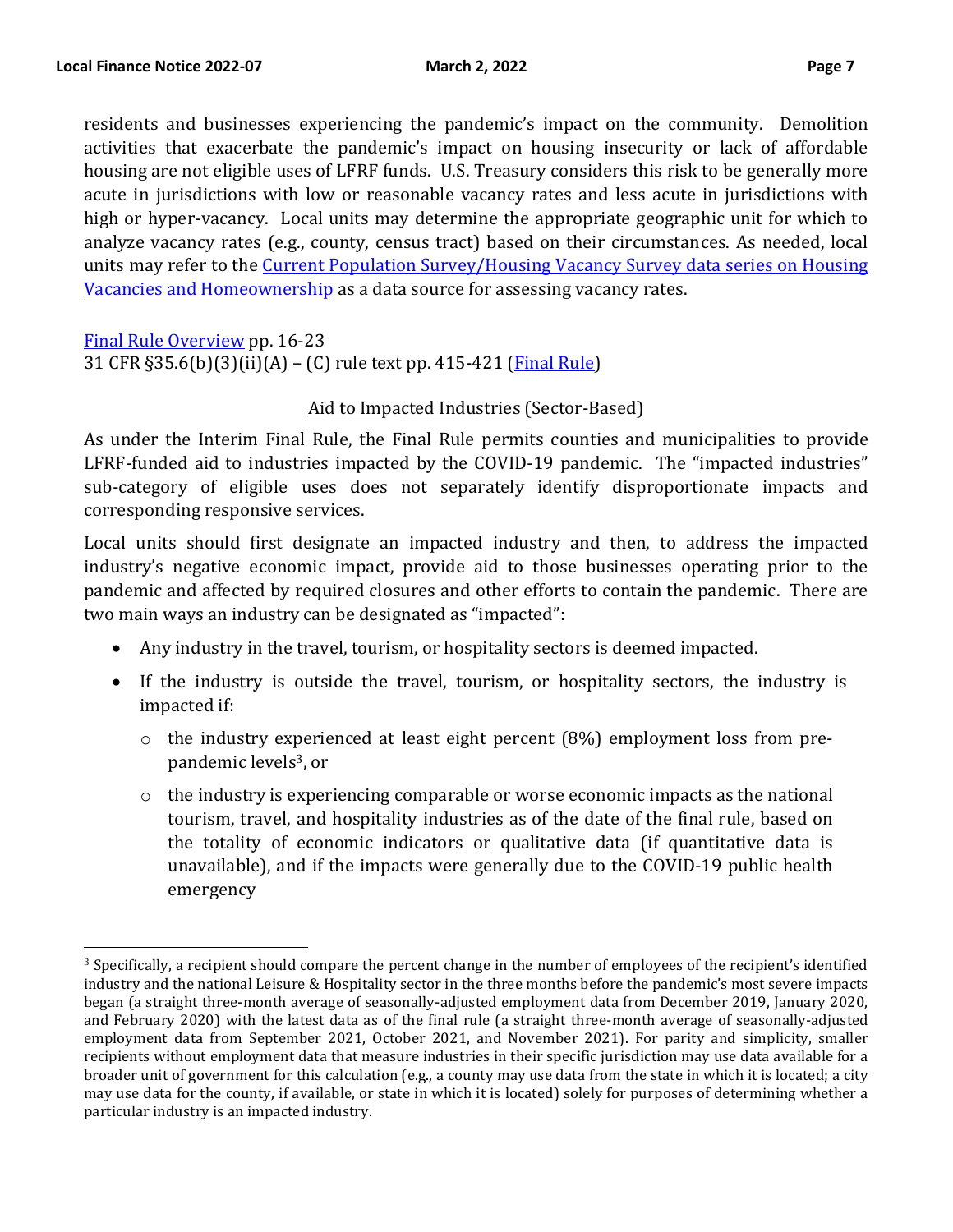Local units have flexibility to define industries with respect to substantive or geographic scope. A broad sector may be identified that encompasses a number of sub-industries, or a specific subindustry may be identified and assessed. For example, "personal care services" may be identified as an industry, or a more specific category within the "personal care services" industry (e.g., barber shops) may be identified as an industry. In defining the industry, U.S. Treasury encourages recipients to define narrow and discrete industries eligible for aid. Local units may consider following industry classifications included under the U.S. Census Bureau's [North American](https://www.census.gov/naics/)  [Industry Classification System \(NAICS\).](https://www.census.gov/naics/) The larger and more diverse the sector, the more difficult it may be to demonstrate that the larger and less specific sector is negatively impacted in the same way given the scale and diversity of businesses within it. Further, aid should be generally broadly available to all businesses within the impacted industry to avoid potential conflicts of interest. U.S. Treasury encourages aid to be first used for operational expenses, such as payroll, before being used on other types of costs.

#### [Final Rule Overview](https://home.treasury.gov/system/files/136/SLFRF-Final-Rule-Overview.pdf) pp. 24-25

31 CFR §35.6(b)(3)(ii)(D) rule text p. 421 [\(Final Rule\)](https://home.treasury.gov/system/files/136/SLFRF-Final-Rule.pdf)

### Public Sector Capacity

The Final Rule specifies three main categories of LFRF-eligible uses to bolster public sector capacity and workforce:

- Payroll and covered benefits for public safety, public health, health care, human services and similar employees of a local unit, for the portion of the employee's time spent responding to COVID-19
- Government employment and rehiring public sector staff; and
- Effective service delivery

The Final Rule identifies the types of public safety, public health, and human services staff eligible for LFRF-funding of payroll and covered costs attributable to pandemic response. administrative convenience, public health and safety employees are considered entirely devoted to responding to COVID-19 (and their payroll and benefits fully covered by LFRF funds) if the employee, or the employee's operating unit or division, is "primarily dedicated" to responding to COVID-19. Primarily dedicated means that more than half of the employee, unit, or division's time is dedicated to responding to COVID-19. Local units can use a variety of methods to assess the share of an employees' time spent responding to COVID-19, including using reasonable estimates—such as estimating the share of time based on discussions with staff and applying that share to all employees in that position. Local units must periodically reassess their determination and maintain records to support their assessment, although tracking staff hours is not required.

The Final Rule provides greater flexibility to use LFRF funding toward a broader set of uses to restore and support public sector employment. As with the Interim Final Rule, local units may hire employees for the same positions that existed on January 27, 2020 but that were unfilled or eliminated as of March 3, 2021; LFRF funds may be used to cover payroll and covered benefits for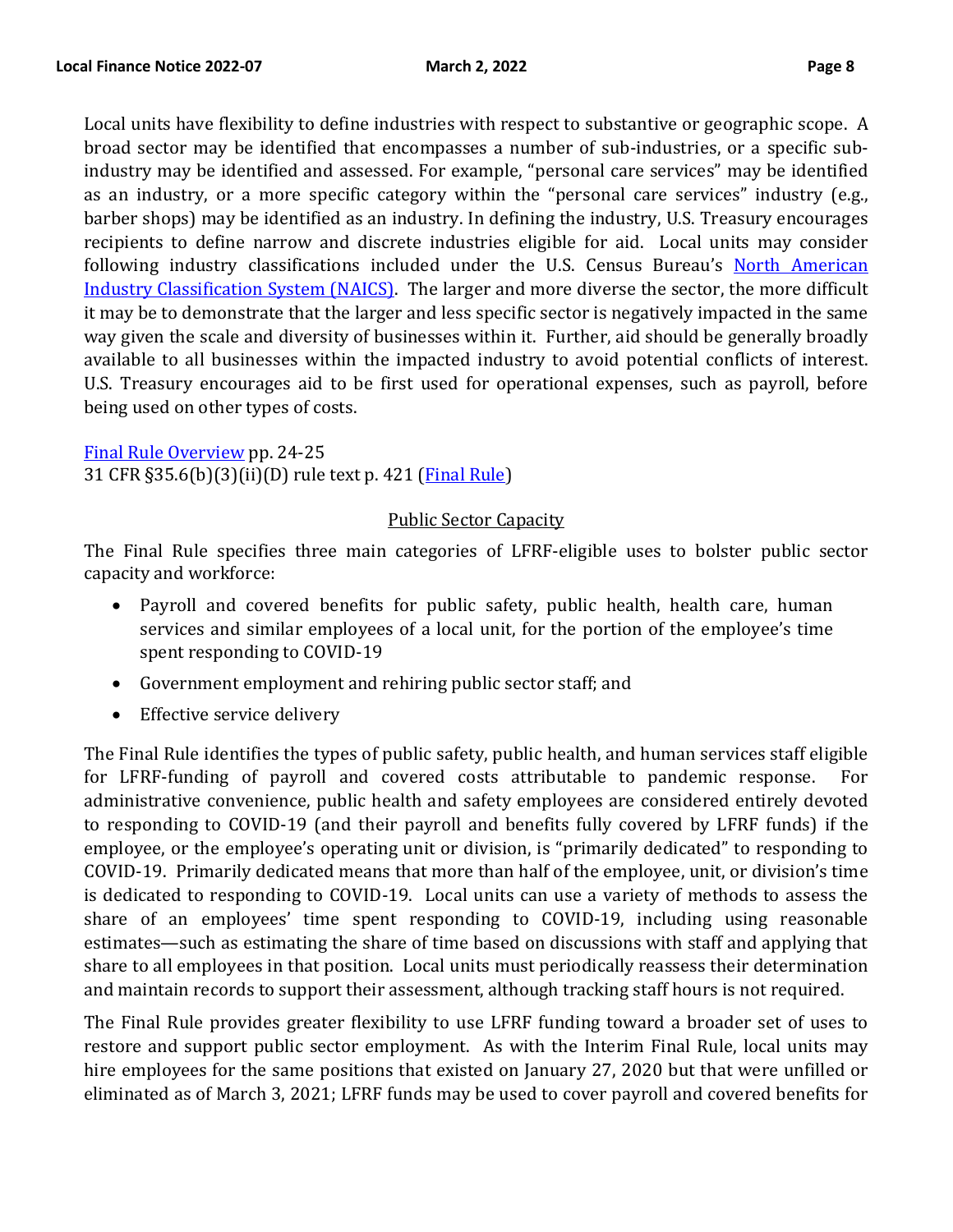such positions through December 31, 2024. The Final Rule now also allows use of LFRF funds for hiring up to a pre-pandemic baseline formula-adjusted for historic public sector underinvestment, providing additional funds for employees who experienced pay cuts or were furloughed, maintaining current compensation levels to avoid layoffs, providing worker retention incentives, and paying for ancillary administrative costs related to hiring, support, and retention.

**The Division continues to emphasize the importance of long-range planning when considering using LFRF funds to fill vacancies, add new positions, or augment compensation for existing employees.** Counties and municipalities should closely evaluate post-grant legacy costs associated with rehiring or adding new staff and weigh the feasibility of alternatives such as collaborating with other local units or implementing new technology. Although the Final Rule now permits using LFRF funds for reasonable compensation increases to persuade existing employees to remain, local units should carefully think through the longer-term budget and labor agreement impacts.

LFRF funding may also be used to improve the efficacy of public health and economic programs through tools like program evaluation, data, and outreach, as well as to address administrative needs caused or exacerbated by the pandemic (e.g. video-conferencing software, increased facility repair or maintenance needs).

[Final Rule Overview](https://home.treasury.gov/system/files/136/SLFRF-Final-Rule-Overview.pdf) pp. 26-29 31 CFR §35.6(b)(3)(ii)(E) rule text pp. 421-422 [\(Final Rule\)](https://home.treasury.gov/system/files/136/SLFRF-Final-Rule.pdf)

# Framework for Identified Uses Beyond Those Enumerated

The Final Rule gives counties and municipalities broad flexibility to identify and respond to other pandemic impacts and serve other populations that experienced pandemic impacts, beyond the enumerated uses and presumed eligible populations. Local units should undergo the following steps to decide whether their project is eligible:

| <b>Step</b>     | 1. Identify COVID-19 public health or                                                                                                                                                                                                                                      | 2. Design a response addressing or responding to the                                                                                                                                                                                                 |  |
|-----------------|----------------------------------------------------------------------------------------------------------------------------------------------------------------------------------------------------------------------------------------------------------------------------|------------------------------------------------------------------------------------------------------------------------------------------------------------------------------------------------------------------------------------------------------|--|
|                 | economic impact                                                                                                                                                                                                                                                            | impact                                                                                                                                                                                                                                               |  |
| <b>Analysis</b> | Can identify impact to a specific<br>household, business or nonprofit<br>or to a class of households,<br>businesses or nonprofits (i.e.,<br>group)<br>Can also identify<br>disproportionate impacts, or<br>more severe impacts, to a<br>specific beneficiary or to a class | Types of responses can include a program, service,<br>٠<br>or capital expenditure<br>Response should be related and reasonably<br>proportional to the harm<br>Response should also be reasonably designed to<br>benefit impacted individual or class |  |

"Impacted" individuals, households, or entities are those impacted by the disease itself or the harmful consequences of the economic disruptions resulting from or exacerbated by the COVID-19 public health emergency.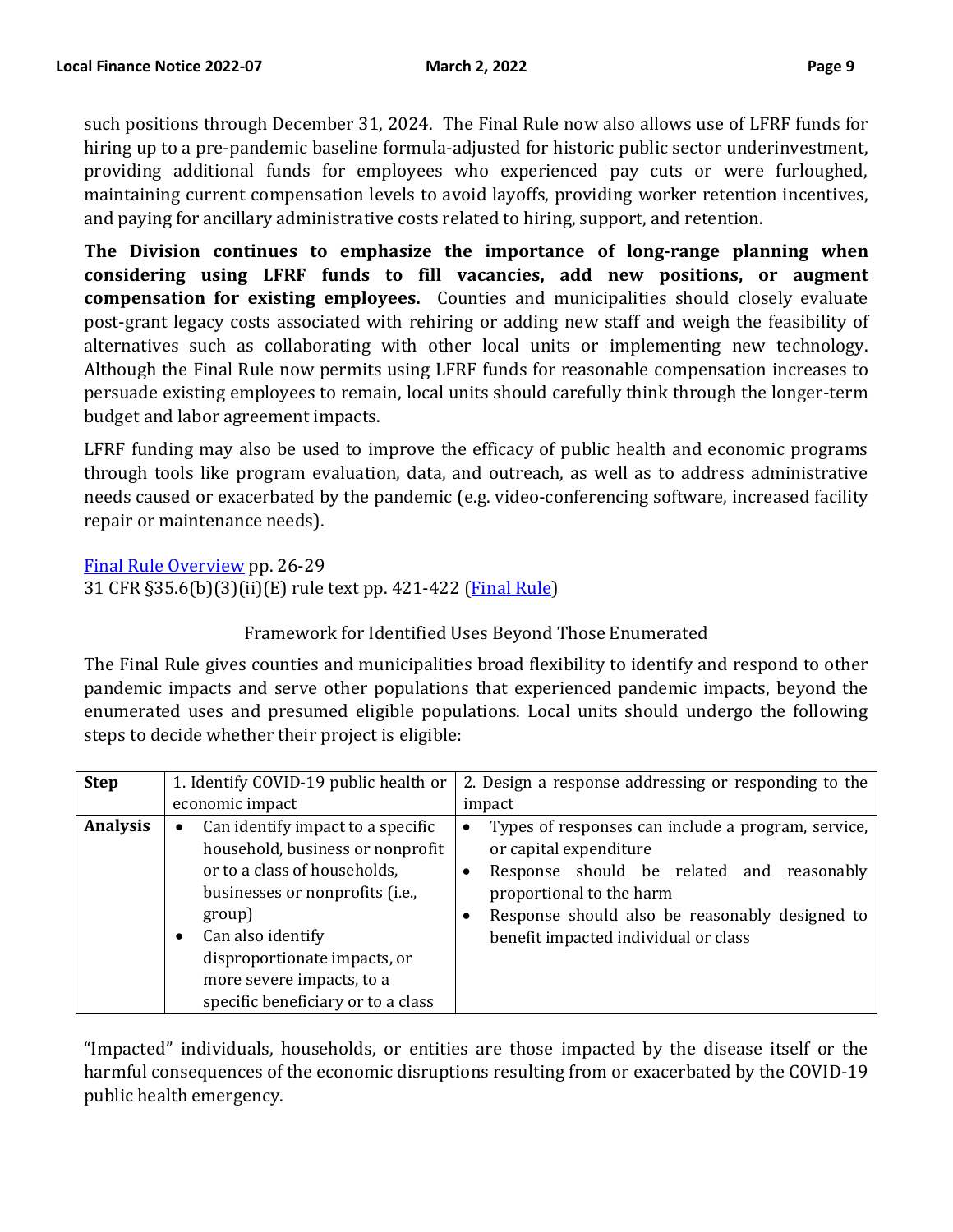"Disproportionately impacted" individuals, households, or entities are those that experienced disproportionate public health or economic outcomes from the pandemic; U.S. Treasury recognizes that, in many cases, pre-existing disparities amplify pandemic impacts thus causing more severe impacts in underserved communities. For disproportionately impacted communities, local units may design interventions that address broader pre-existing disparities that contributed to more severe health and economic outcomes during the pandemic, such as disproportionate gaps in access to health care or pre-existing disparities in educational outcomes that have been exacerbated by the pandemic.

"Reasonably proportional" refers to the scale of the response compared to the scale of the harm, as well as the targeting of the response to beneficiaries compared to the amount of harm experienced by the beneficiaries. If a beneficiary received funds under another program for a particular need, a duplicate payment for that exact same need would not be a reasonably proportional response. This is particularly relevant in circumstances where a local unit creates its own version of a state or federal program addressing the same type of need. For example, a local unit with its own rental assistance program must be cognizant that their program does not provide a beneficiary with the exact same month's rental payments as the one created by the State. Local units with LFRFfunded programs whose benefits overlap with another state, federal, or local program should review their program procedures to minimize compliance risk.

For impacts identified at the individual level, the local unit should retain documentation supporting the impact the individual experienced (e.g., documentation of lost revenues from a small business). In many cases the local unit can streamline documentation requirements (e.g., self-attestation that a household requires food assistance).

[Final Rule Overview](https://home.treasury.gov/system/files/136/SLFRF-Final-Rule-Overview.pdf) pp. 32-34 31 CFR §35.6(b) and (b)(1) rule text pp. 414-415 [\(Final Rule\)](https://home.treasury.gov/system/files/136/SLFRF-Final-Rule.pdf)

#### Capital Expenditures

In addition to programs and services, the Final Rule clarifies that counties and municipalities may also use LFRF funds for capital expenditures responsive to public health and negative economic impacts of the pandemic.

Any use of funds in this category for a capital expenditure must comply with the capital expenditure requirements, in addition to other standards for uses of LFRF funds. Capital expenditures are subject to the same eligibility standard as other eligible uses to respond to the pandemic's public health and economic impacts; specifically, the capital expenditure must be 1) related and reasonably proportional to the pandemic impact identified, and 2) reasonably designed to benefit the impacted population or class.

For large-scale capital expenditures, which have high costs and may require an extended length of time to complete, as well as most capital expenditures for non-enumerated uses of funds, the Final Rule requires local units to submit their written justification as part of regular reporting. Capital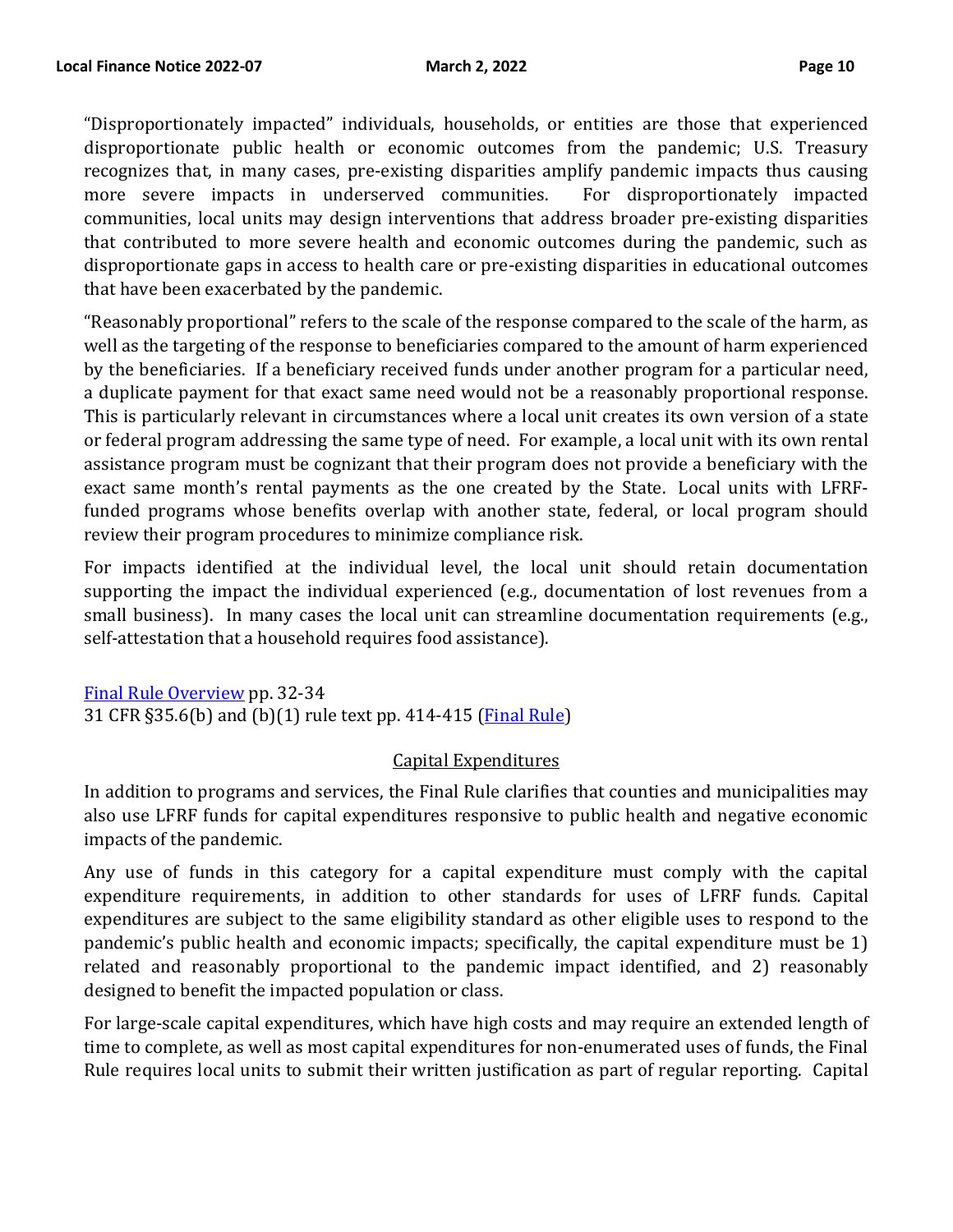expenditures qualifying under the general "provision of government services" category are not subject to the written justification requirement.

To guide the analysis of whether a capital expenditure meets the eligibility standard:

| If project has total       | and the use is enumerated by Treasury       | and the use is beyond those        |
|----------------------------|---------------------------------------------|------------------------------------|
| capital expenditures of:   | as eligible, then                           | enumerated by Treasury as          |
|                            |                                             | eligible, then                     |
| Less than \$1 million      | No Written Justification required           | No Written Justification required  |
| Greater than or equal to   | Written Justification required but local    | Written Justification required and |
| \$1 million, but less than | units are not required to submit as part of | local units must submit as part of |
| \$10 million               | regular reporting to U.S. Treasury          | regular reporting to Treasury      |
| \$10 million or more       | Written Justification required and local    | Written Justification required and |
|                            | units must submit as part of regular        | local units must submit as part of |
|                            | reporting to Treasury                       | regular reporting to Treasury      |

A Written Justification includes 1) a description of the harm or need to be addressed; 2) an explanation of why a capital expenditure is appropriate; and 3) a comparison of the proposed capital project against at least two alternative capital expenditures that are potentially effective and reasonably feasible, along with a demonstration of why the proposed capital expenditure is superior. Local units should choose the most cost-effective option unless it substantively reduces the effectiveness of the capital investment in addressing the harm identified.

In determining whether their proposed capital expenditure is superior to alternative capital expenditures, local units should consider the following factors against each selected alternative:

• A comparison of the effectiveness of the capital expenditures in addressing the harm identified.

Local units should generally consider the effectiveness of the capital expenditures in addressing the harm over the useful life of the capital asset and may consider metrics such as the number of impacted or disproportionately impacted individuals or entities served, when such individuals or entities are estimated to be served, the relative time horizons of the project, and consideration of any uncertainties or risks involved with the capital expenditure.

• A comparison of the expected total cost of the capital expenditures

Local units should consider the expected total cost of the capital expenditure required to construct, purchase, install, or improve the capital assets intended to address the public health or negative economic impact of the public health emergency. Pre-development costs should be included in the calculation and, although not required, ongoing operation costs may also be factored in.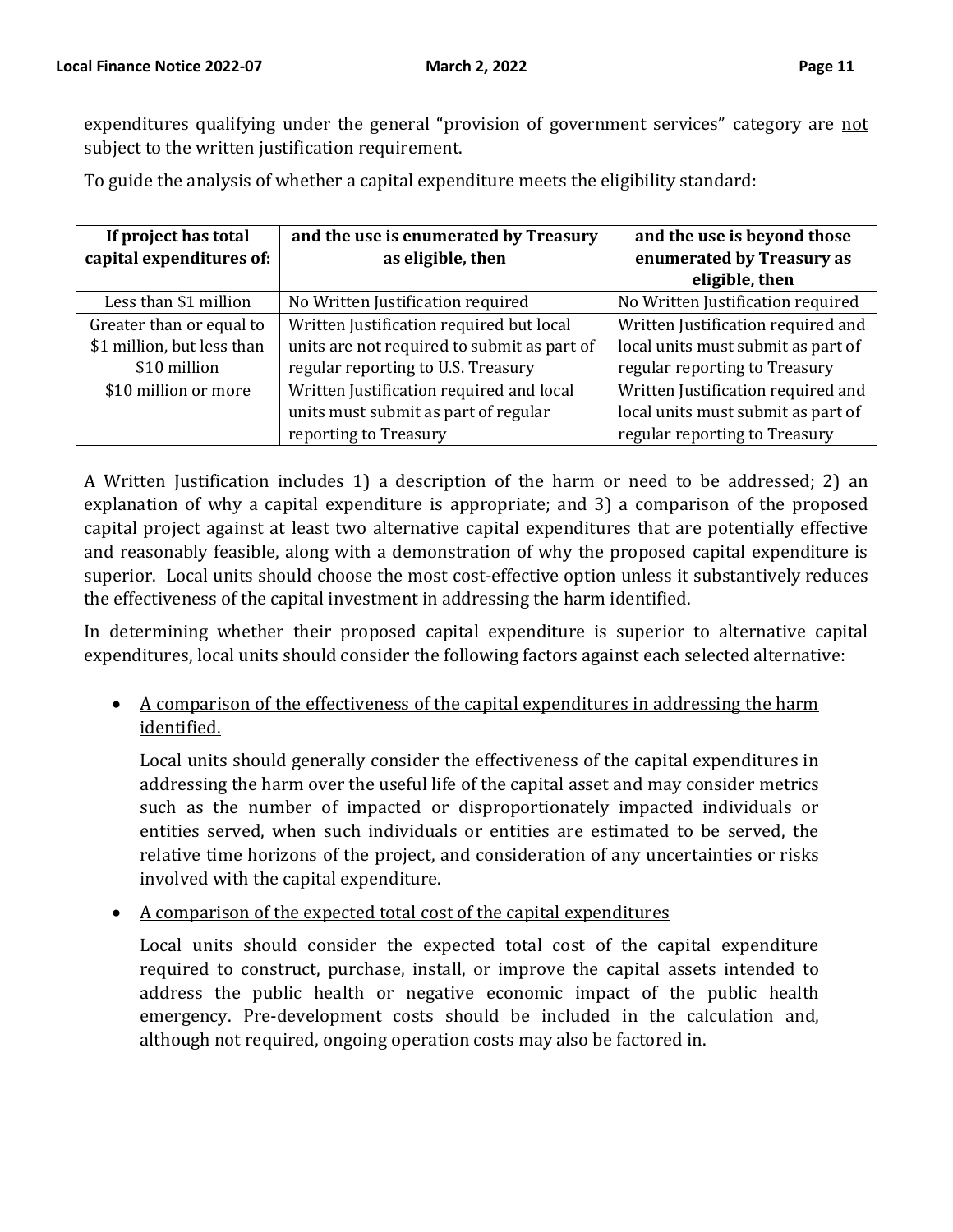With respect to the appropriateness of a capital expenditure, local units are not required to demonstrate that the harm or need would be irremediable but for the additional capital expenditure. Rather, it is sufficient to show that other interventions would be inefficient, costly, or otherwise not reasonably designed to remedy the harm without additional capital expenditure. Where relevant, local units should consider the alternatives of improving existing capital assets already owned or leasing other capital assets. Local units should use quantitative data when available, although they are encouraged to supplement with qualitative information and narrative description, and when completing analyses with minimal or no quantitative data should provide an explanation for doing so.

Expenditures from closely related activities directed toward a common purpose are considered part of the scope of one project. These expenditures can include capital expenditures, as well as expenditures on related programs, services, or other interventions. A project includes expenditures that are interdependent (e.g., acquisition of land, construction of the school on the land, and purchase of school equipment), or are of the same or similar type and would be utilized for a common purpose (e.g., acquisition of a fleet of ambulances that would be used for COVID-19 emergency response). Local units must not segment a larger project into smaller projects in order to evade review. A local unit undertaking a set of identical or similar projects (e.g., development of a number of new affordable housing complexes across the recipient jurisdiction) may complete one Written Justification comprehensively addressing the entire set of projects.

U.S. Treasury presumes that the following capital projects are generally ineligible:

- Construction of new correctional facilities as a response to an increase in rate of crime
- Construction of new congregate facilities to decrease spread of COVID-19 in the facility (e.g. addition to municipal building for larger council chambers)
- Construction of convention centers, stadiums, or other large capital projects intended for general economic development or to aid impacted industries

As under the Interim Final Rule, U.S. Treasury encourages projects adhering to strong labor standards including project labor agreements and community benefits agreements that offer wages at or above the prevailing rate and include local hire provisions. Treasury also encourages prioritization of projects with contractors that exhibit high labor standards and who are without recent violations of federal and state labor and employment laws. Please reference [Local Finance](https://www.nj.gov/dca/divisions/dlgs/lfns/21/2021-20.pdf)  [Notice 2021-20](https://www.nj.gov/dca/divisions/dlgs/lfns/21/2021-20.pdf) for current laws pertaining to Public Works Contractor Registration, prevailing wage, and debarment, along with the recent expansion of project labor agreements as optional for construction, reconstruction, demolition or renovation projects \$5 million or above (exclusive of land acquisition costs).

[Final Rule Overview](https://home.treasury.gov/system/files/136/SLFRF-Final-Rule-Overview.pdf) pp. 30-31 31 CFR §35.6(b)(3)(ii)(E)(4) rule text p. 422 [\(Final Rule\)](https://home.treasury.gov/system/files/136/SLFRF-Final-Rule.pdf)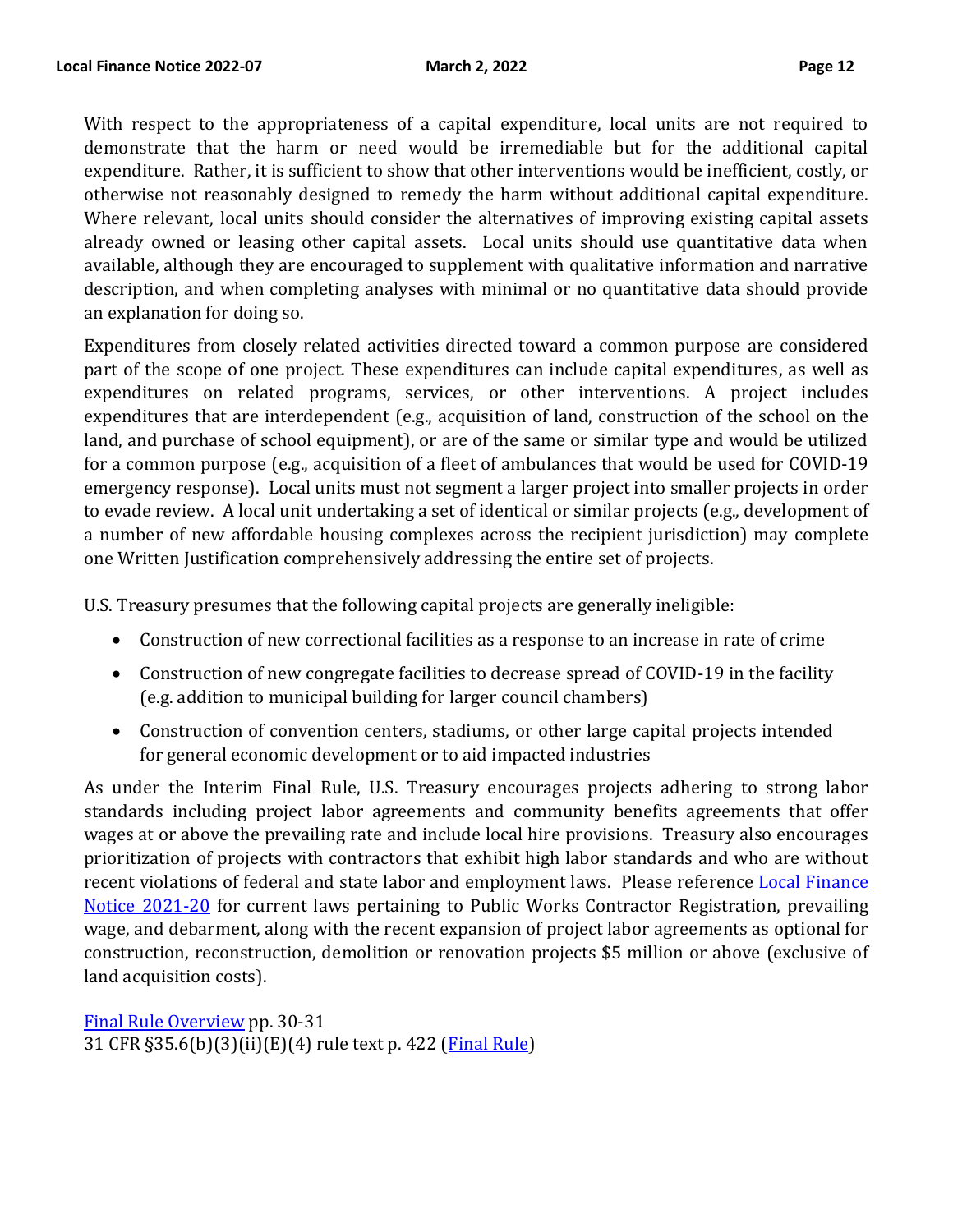#### **Premium Pay**

Local units may use LFRF funds to provide premium pay to eligible workers performing essential work during the pandemic. As under the Interim Final Rule, a local unit may award premium pay to an eligible worker for up to \$13 per hour with the total amount not to exceed \$25,000 for any single worker during the program, which may begin from the beginning of the public health emergency so long as the local unit did not award the premium pay prior to March 3, 2021. Premium pay must be in addition to compensation the eligible worker otherwise receives.

"Eligible workers" include workers needed to maintain continuity of operations of essential critical infrastructure sectors. The Final Rule provides an expansive list of presumptively eligible workers and allows the chief executive (or equivalent) of a county or municipality to designate additional non-public sectors as critical so long as doing so is necessary to protecting the health and wellbeing of the county's or municipality's residents.

The worker must not only be eligible but also perform "essential work", which the Final Rule defines as work not performed by teleworking from a residence and involving either 1) regular, in person interactions with patients, the public, or co-workers of the individual that is performing the work; or 2) regular physical handling of items that were handled by, or are to be handled by, patients, the public, or coworkers of the individual that is performing the work.

Finally, the premium pay must "respond to" workers performing essential work during the COVID-19 public health emergency. Premium pay may be awarded to eligible workers in one of the following three ways:

- The eligible worker receiving premium pay is earning (with the premium pay included) at or below 150 percent of the state or county average annual wage for all occupations, as defined by the Bureau of Labor Statistics' [Occupational Employment](https://www.bls.gov/oes/)  [and Wage Statistics,](https://www.bls.gov/oes/) whichever is higher, on an annual basis; or
- The eligible worker receiving premium pay is not exempt from the Fair Labor Standards Act (FLSA) overtime provisions; or
- If a worker meets neither of the above requirements, the local unit must submit written justification to U.S. Treasury (with the Project & Expenditure Report) detailing how the premium pay is otherwise responsive to workers performing essential work during the public health emergency.

The written justification may include a description of the essential worker's duties, health, or financial risks faced due to COVID-19, and why the local unit determined that the premium pay was responsive despite the worker's higher income. U.S. Treasury anticipates that local units will easily be able to satisfy the justification requirement for front-line workers such as nurses and hospital staff.

Although premium pay is still primarily geared toward lower-income employees, the Final Rule significantly broadens the scope of eligible workers who can receive premium pay without a written justification (i.e. higher-paid employees eligible to receive overtime). Premium pay may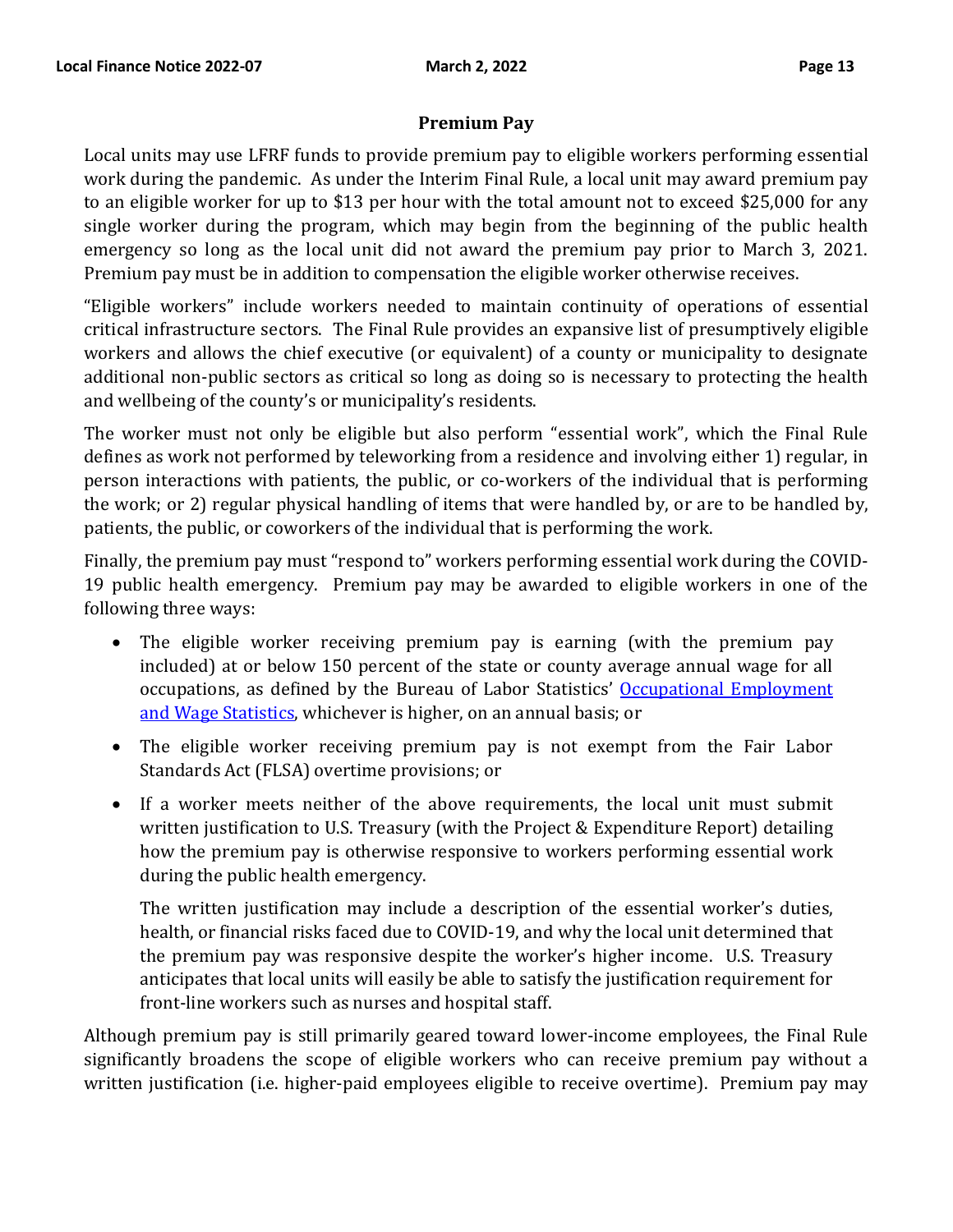be awarded lump sum or in installments, and may be awarded to hourly, part-time, or salaried or non-hourly workers. Volunteers cannot receive premium pay.

[Final Rule Overview](https://home.treasury.gov/system/files/136/SLFRF-Final-Rule-Overview.pdf) pp. 35-36 31 CFR §35.6(c) rule text p. 423 [\(Final Rule\)](https://home.treasury.gov/system/files/136/SLFRF-Final-Rule.pdf) U.S. Treasury Responses & Explanation [Premium Pay] – pp. 219 -232 [\(Final Rule\)](https://home.treasury.gov/system/files/136/SLFRF-Final-Rule.pdf)

#### **Water & Sewer Infrastructure**

Counties and municipalities may use LFRF funds to make necessary investments in water and sewer infrastructure, helping to increase water quality, reduce flooding, and ameliorate the consequences of long-term deferred system maintenance. Projects eligible under EPA's [Clean](https://www.epa.gov/sites/default/files/2016-07/documents/overview_of_cwsrf_eligibilities_may_2016.pdf)  [Water State Revolving Fund](https://www.epa.gov/sites/default/files/2016-07/documents/overview_of_cwsrf_eligibilities_may_2016.pdf) (CWSRF) and [Drinking Water State Revolving Fund \(DWSRF\)](https://www.epa.gov/sites/default/files/2019-10/documents/dwsrf_eligibility_handbook_june_13_2017_updated_508_versioni.pdf) are presumed to be necessary investments.

The Final Rule now allows LFRF funds to be used for additional types of projects – such as residential wells and septic systems, lead remediation, stormwater infrastructure projects without an expected water quality benefit, and certain rehabilitations of existing dams and reservoirs – beyond CWSRF and DWSRF eligible projects, so long as those projects are a necessary investment in infrastructure. In order to qualify as a "necessary" investment, the project must be responsive to an identified need to achieve or maintain an adequate minimum level of service, which may include a reasonable projection of increased need, whether due to population growth or otherwise. The Final Rule has eliminated the previous requirement that the project be unlikely to be made using private sources of funds; however, U.S. Treasury continues to encourage application of LFRF funds to projects that would provide the greatest public benefit. Please note that non-CWSRF eligible green infrastructure and irrigation projects are not eligible uses of LFRF funding, as U.S. Treasury does not consider floodplain management, flood mitigation, or irrigation projects to be the sort of generally provided essential services included within the meaning of water and sewer projects under the American Rescue Plan Act.

Projects involving the creation of new drinking water systems, dam and reservoir rehabilitation, or extension of drinking water service to meet population growth needs must also serve as a costeffective means for meeting the identified need, taking into account available alternatives. In evaluating whether a project is a cost-effective means of providing the water or sewer service, the local unit should consider the need for the project, the costs and benefits of the project compared to alternatives, and the effectiveness of the project in meeting the identified need. Local units are not required to conduct a full cost-benefit analysis; however, they should consider and analyze relevant factors.

Investments must be determined to be necessary when they are initiated. The need identified for a water or sewer project may include a need arising from reasonable expectations of future population growth, provided it is necessary at the time the investment is initiated for the recipient to make the investment to meet this growth.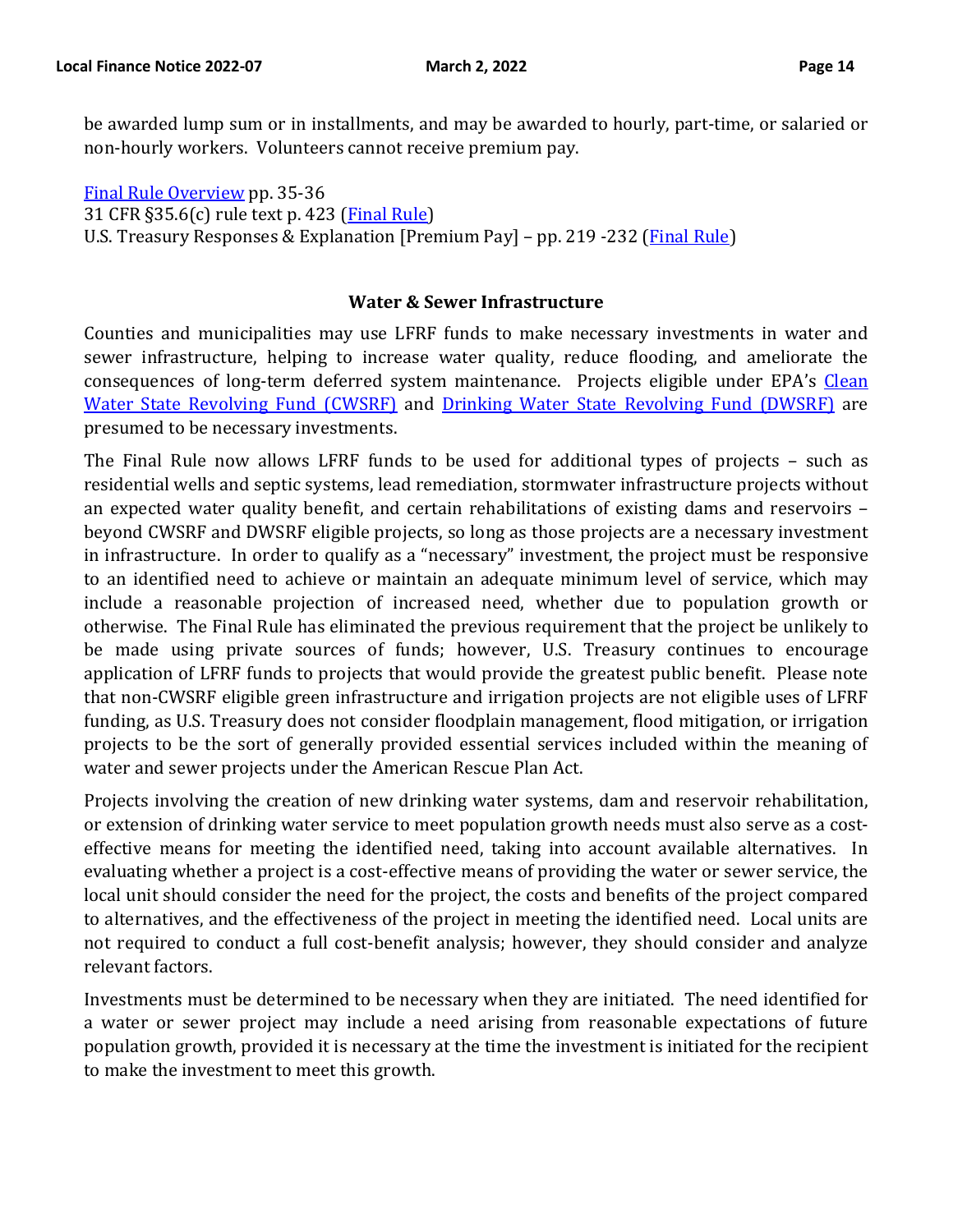For example, a local unit expecting increased population during the period of performance may install a drinking water treatment plant to meet that growth. In addition, a local unit expecting increased population growth outside the period of performance (i.e. after December 31, 2026) may install the treatment plant if the planning and construction timeline for the project would require work to begin prior to December 31, 2026 in order to meet the expected population growth. Another example is the installation of transmission lines as part of the development of new housing occurring during the period of performance. In this case, the housing development must be in progress; a local unit may not use the LFRF funds to install a water main, for example, to an undeveloped tract in the expectation that in the future that tract will be developed with housing, because there would be no need for that investment to be made at the time it is initiated.

Investments in drinking water supply infrastructure for purposes of meeting projected population growth must also be projected to be sustainable over the infrastructure's estimated useful life, meaning that the project can continue providing the adequate minimum level of service for its estimated useful life, taking into account projected impacts of changes to the climate and other expected demands on the source of water. In considering how much of a source of water will be available in the future for the drinking water project, a local unit must consider that a source of water may be drawn upon or otherwise used for other current and expected uses, including use by fish and other wildlife. A drinking water project that is designed to address a growing population cannot be considered a necessary investment if the source of drinking water will cease to be available to meet the population's needs before the end of the estimated useful life of the project. In such a case, a local unit should consider alternative sources of drinking water. A sustainability projection is not needed for a project that connects homes served by a private well to a public water system.

The Final Rule interprets the word "infrastructure" broadly to mean the underlying framework or system for achieving the given public purpose, whether it be provision of drinking water or management of wastewater or stormwater. For example, stormwater infrastructure can include not just storm drains and culverts for the management of stormwater, but also bioretention basins and rain barrels implemented across a watershed, including on both public and private property, that together reduce the amount of runoff that needs to be managed by traditional infrastructure. Costs for planning and design and associated pre-project costs are eligible uses, as are land acquisition costs associated with locating eligible project components. For drinking water-related projects, local units should ensure that they have the technical, financial, and managerial capability to ensure compliance with the requirements of the Safe Drinking Water Act, or that the assistance will ensure compliance and the owners or operators of the systems will undertake feasible and appropriate changes in operations to ensure compliance over the long-term.

U.S. Treasury has incorporated into the Final Rule projects that are eligible under certain programs established by the EPA under the [Water Infrastructure Improvements for the Nation](https://www.epa.gov/dwcapacity/water-infrastructure-improvements-nation-act-wiin-act-grant-programs) [\(WIIN\)](https://www.epa.gov/dwcapacity/water-infrastructure-improvements-nation-act-wiin-act-grant-programs) Act. Lead service line replacements must involve the full length of the service line, but inhome lead pipe replacement is not LFRF-eligible. Residential wells and septic systems may be rehabilitated using LFRF funds. The Final Rule also allows LFRF funds to be used for road repairs and upgrades that interact directly with an eligible stormwater infrastructure project. All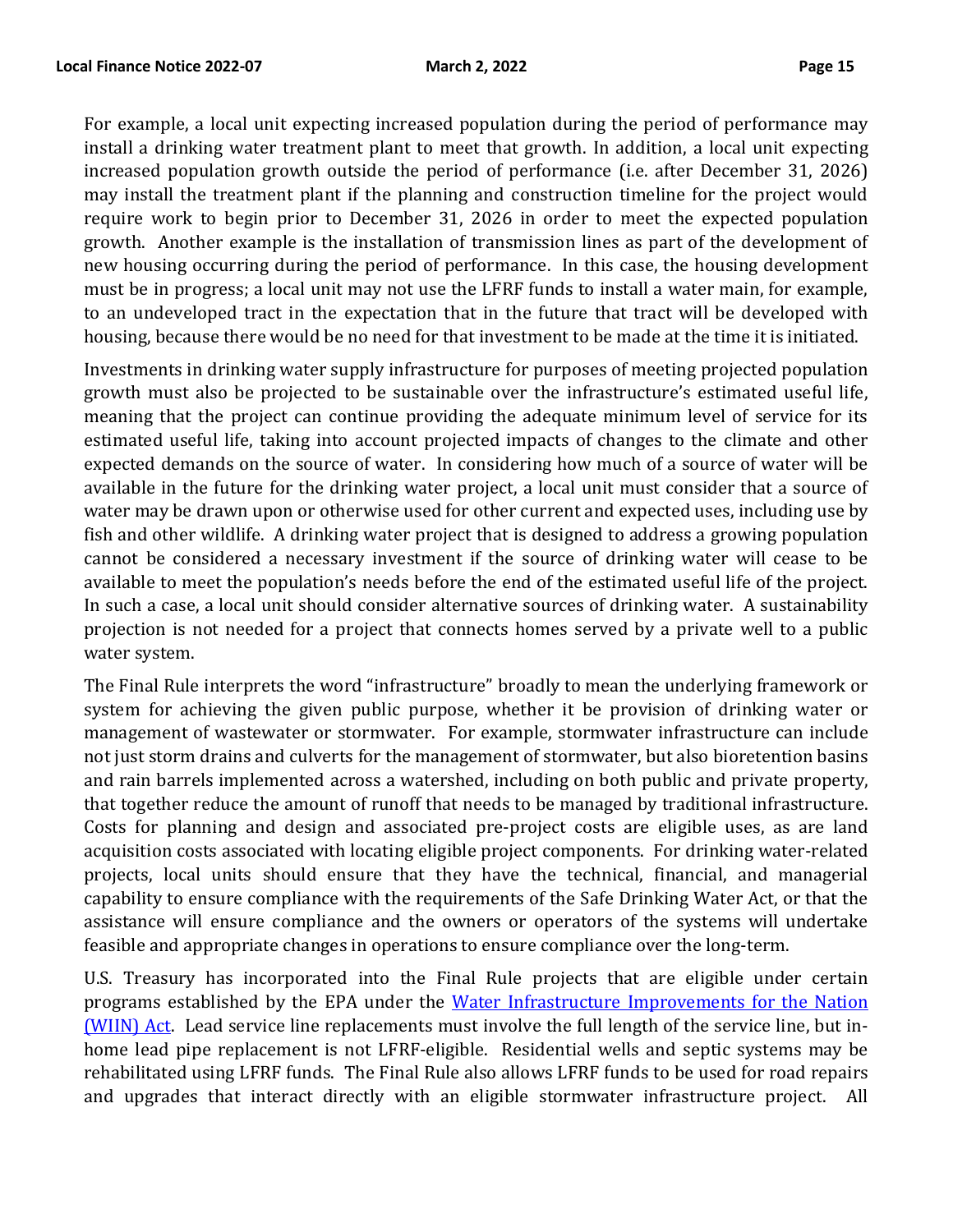stormwater infrastructure projects undertaken should incorporate updated design features and current best practices.

LFRF funds may be used for rehabilitation of dams and reservoirs if 1) the primary purpose of the dam or reservoir is for drinking water supply and 2) the rehabilitation project is necessary for continued provision of drinking water supply. A dam or reservoir project must be designed to support no more than a reasonable level of projected increased need. Examples of dam rehabilitation projects include spillway reconstruction or repair; dam resurfacing, patching, or other structural repairs, including minimal height increases if needed to maintain the structural integrity of the dam; grouting for seepage control or liquefaction remediation (e.g., epoxy resin, asphalt, or rock); repair or replacement of drainage systems; and seismic stability efforts (e.g., anchors). Examples of reservoir rehabilitation projects include sedimentation dredging and reservoir lining.

#### [Final Rule Overview](https://home.treasury.gov/system/files/136/SLFRF-Final-Rule-Overview.pdf) pp. 37-38

31 CFR §35.6(e) rule text pp. 427-429 [\(Final Rule\)](https://home.treasury.gov/system/files/136/SLFRF-Final-Rule.pdf)

U.S. Treasury Responses & Explanation [Water/Sewer/Broadband Infrastructure] pp. 260-313 [\(Final Rule\)](https://home.treasury.gov/system/files/136/SLFRF-Final-Rule.pdf)

### **Broadband Infrastructure**

Although U.S. Treasury encourages prioritizing projects designed to serve locations without access to broadband service that reliably provides 100 Mbps download speed and 20 Mbps upload speed through a wireline connection, LFRF funds may be used for broadband projects where the local unit has identified a need for additional broadband investment. Local units have broad flexibility to define need in their community, but the broadband project must be designed to address an identified need for added broadband investment that is not already being met by existing federal or state funding commitments.

In determining areas for investment, local units may choose to consider any available data including, but not limited to, documentation of existing broadband internet service performance, federal and/or state collected broadband data, user speed test results, interviews with community members and business owners, reports from community organizations, and any other information the local unit deems relevant. In evaluating such data, local units may take into account a variety of factors, including whether users actually receive internet service at or above the speed thresholds at all hours of the day, whether factors other than speed such as latency, jitter, or deterioration of the existing connections make their user experience unreliable, and whether the existing service is being delivered by legacy technologies, such as copper telephone lines (including DSL) or early versions of cable system technology (DOCSIS 2.0 or earlier), and other factors related to the services to be provided by the project. In addition, local units may consider the actual experience of current broadband customers when making their determinations; whether there is a provider serving the area that advertises or otherwise claims to offer broadband at a given speed is not dispositive. Households and businesses with an identified need for additional broadband infrastructure investment do not have to be the only ones in the service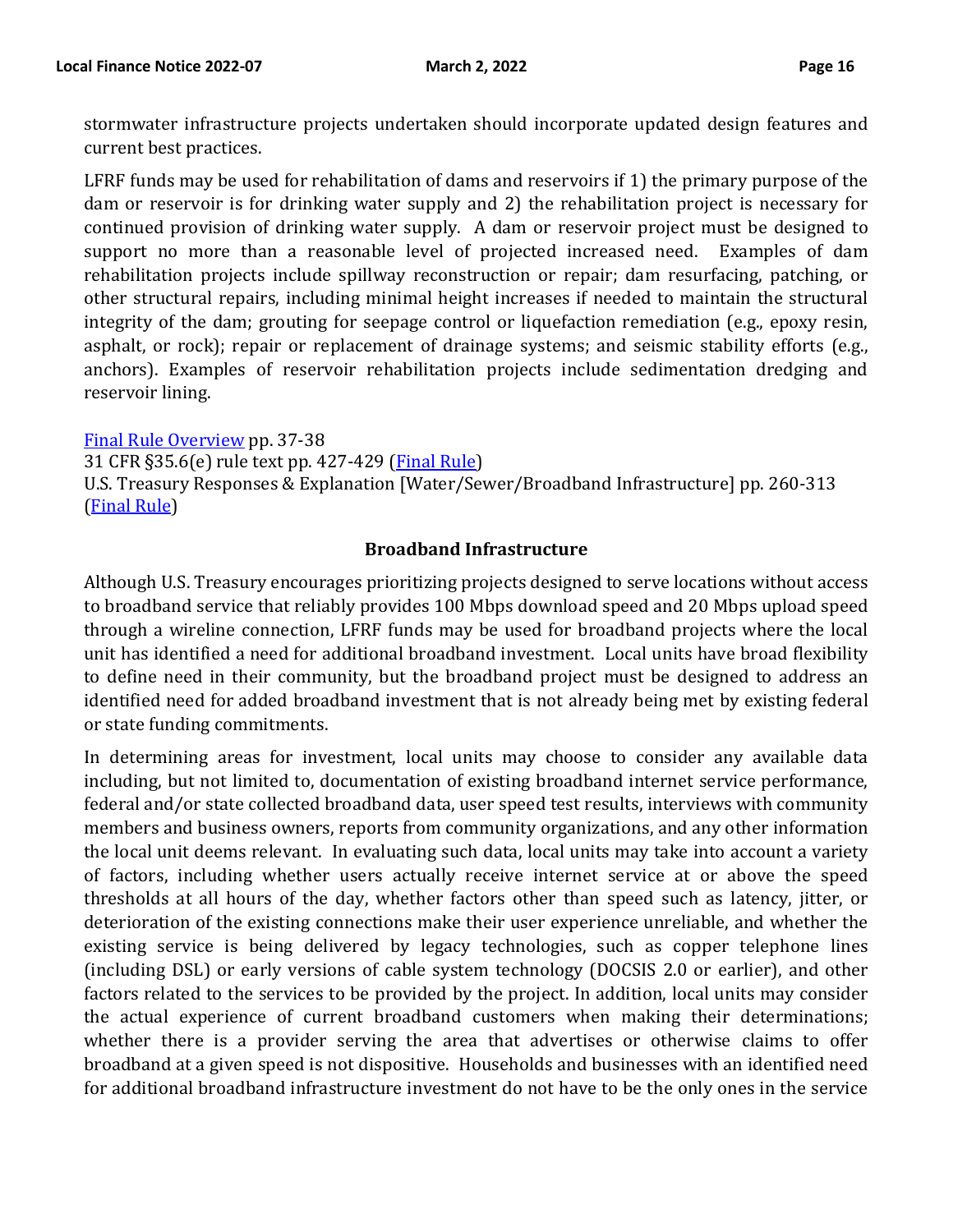area served by an eligible broadband infrastructure project, as these households and businesses may require a holistic approach that provides service to a wider area, for example, in order to make ongoing service to certain households or businesses within the service area economical.

Broadband infrastructure projects cannot be considered a necessary investment unless broadband access is made to low-income consumers. Local units must require the service provider for a completed broadband infrastructure investment project that provides service to households to either participate in the Federal Communications Commission's (FCC) Affordable Connectivity Program (ACP), or otherwise provide access to a broad-based affordability program to low-income consumers in the proposed service area of the broadband infrastructure that provides benefits to households commensurate with those provided under the ACP through the lifetime of the ACP. LFRF-funded broadband services are also encouraged to include at least one low-cost option offered without data usage caps at speeds sufficient for a household with multiple users to simultaneously telework and engage in remote learning.

U.S. Treasury continues to encourage prioritizing investments in fiber-optic infrastructure wherever feasible and to focus on projects that will achieve last-mile connections, whether by focusing directly on funding last-mile projects or by ensuring that funded middle-mile projects (i.e. the physical mid-section of the infrastructure required to enable internet connectivity for homes, businesses, and community institutions) have commitments in place to support new and/or improved last-mile service. Further, U.S. Treasury encourages local units to consult with the community on affordability needs along with prioritizing support for broadband networks owned, operated by, or affiliated with local governments, nonprofits, and cooperatives.

Cybersecurity modernization for existing and new broadband infrastructure, regardless of speed delivery standards, is also now an expressly eligible use. However, investments in broadband infrastructure must be carried out in ways that comply with applicable federal laws, including prohibitions on the use of federal financial assistance to procure or obtain certain telecommunications and video surveillance services or equipment provided or produced by certain designated entities owned or controlled by the People's Republic of China. See 2 CFR [200.216.](https://www.ecfr.gov/current/title-2/subtitle-A/chapter-II/part-200/subpart-C/section-200.216) 

[Final Rule Overview](https://home.treasury.gov/system/files/136/SLFRF-Final-Rule-Overview.pdf) pp. 39-40

31 CFR §35.6(e) rule text pp. 429-430 [\(Final Rule\)](https://home.treasury.gov/system/files/136/SLFRF-Final-Rule.pdf)

U.S. Treasury Responses & Explanation [Water/Sewer/Broadband Infrastructure] pp. 260-313 [\(Final Rule\)](https://home.treasury.gov/system/files/136/SLFRF-Final-Rule.pdf)

#### **Prohibited Uses; Compliance with Existing Law**

The Final Rule maintains the Interim Final Rule's prohibition on local units using LFRF funds towards debt service, satisfying settlements and judgments, or replenishing surplus. In addition, the Final Rule now expressly prohibits using LFRF funds for projects conflicting with or contravening the purpose of the American Rescue Plan Act. Local units may not use funds for a program that undermines practices included in the CDC's guidelines and recommendations for stopping the spread of COVID-19, such as programs that impose a condition to discourage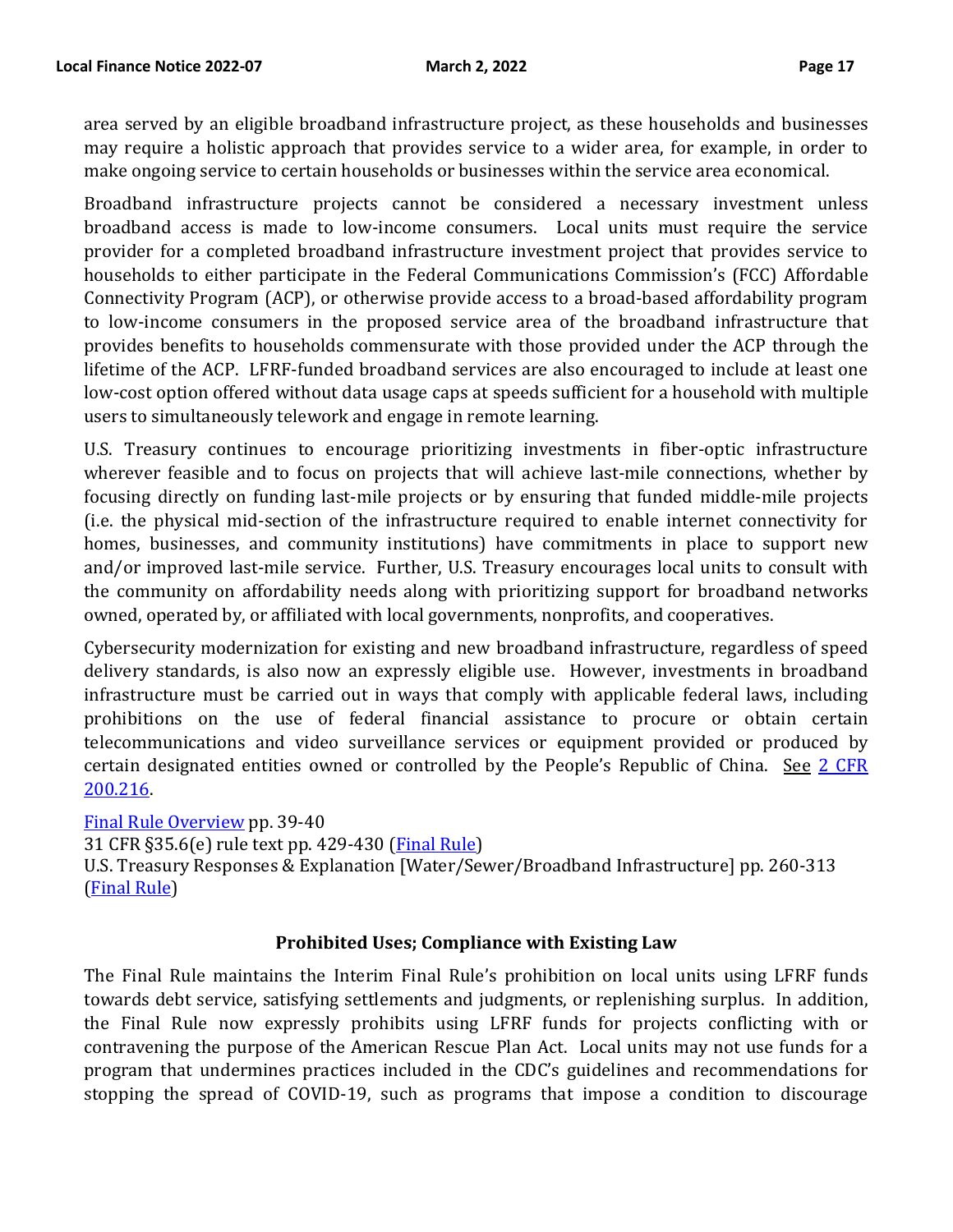compliance with practices in line with CDC guidance (e.g., paying off fines to businesses incurred for violation of COVID-19 vaccination or safety requirements), or programs that require households, businesses, nonprofits, or other entities not to use practices in line with CDC guidance as a condition of receiving funds (e.g., requiring that businesses abstain from requiring mask use or employee vaccination as a condition of receiving LFRF funds).

Local units continue to be subject to the provisions of the Uniform Guidance [\(2 CFR Part 200\)](https://www.ecfr.gov/current/title-2/subtitle-A/chapter-II/part-200?toc=1) from the date of award to the end of the period of performance on December 31, 2026 unless the Final Rule or program-specific guidance otherwise specify. Costs must follow the requirements in 2 CFR 200 Subpart E, Cost Principles, including procurement standards except to the extent State procurement law or local requirements (e.g. a pay-to-play ordinance) are more restrictive, in which case the latter must be followed. Recipients that receive an aggregate amount of federal financial assistance in a given fiscal year that exceeds the Single Audit threshold (generally \$750,000) are subject to the requirements in 2 CFR 200 Subpart F, Audit Requirements, unless otherwise specified in program-specific guidance. Local units engaging in construction and demolition activities with LFRF funds must also comply with provisions of the federal Uniform Relocation Assistance and Real [Property Acquisition Policies Act of 1970](https://www.hudexchange.info/programs/relocation/overview/#overview-of-the-ura) that apply to projects funded with federal financial assistance.

#### **Subrecipient versus Beneficiary**

When a local unit subawards LFRF funds to an organization to carry out eligible uses of funds and serve beneficiaries, that organization is a subrecipient. A subaward may be provided through any form of legal agreement, including an agreement that the local unit as pass-through entity, considers a contract. For example, a municipality may subaward a portion of its LFRF dollars to a sewerage authority for purposes of funding eligible sewer infrastructure projects. Subrecipients must comply with the same requirements as direct LFRF recipients, including the treatment of eligible uses of funds, procurement, reporting, and single audit requirements.

Vendors and contractors paid by the local unit to carry out eligible uses on the local unit's behalf are not considered subrecipients. Eligible individuals or entities receiving assistance through LFRF-funded programs are not subrecipients but rather are beneficiaries. Beneficiaries are not subject to the requirements placed on subrecipients in the Uniform Guidance, including reporting and single audit requirements.

The distinction between a subrecipient and a beneficiary, therefore, is contingent upon the rationale for why a recipient is providing funds to the individual or entity. If the recipient is providing funds to the individual or entity for the purpose of carrying out a LFRF program or project on behalf of the local unit, the individual or entity is acting as a subrecipient. Acting as a subrecipient, the individual or entity is subject to subrecipient monitoring and reporting requirements. Conversely, if the recipient is providing funds to the individual or entity for the purpose of directly benefitting the individual or entity as a result of experiencing a public health impact or negative economic impact of the pandemic, the individual or entity is acting as a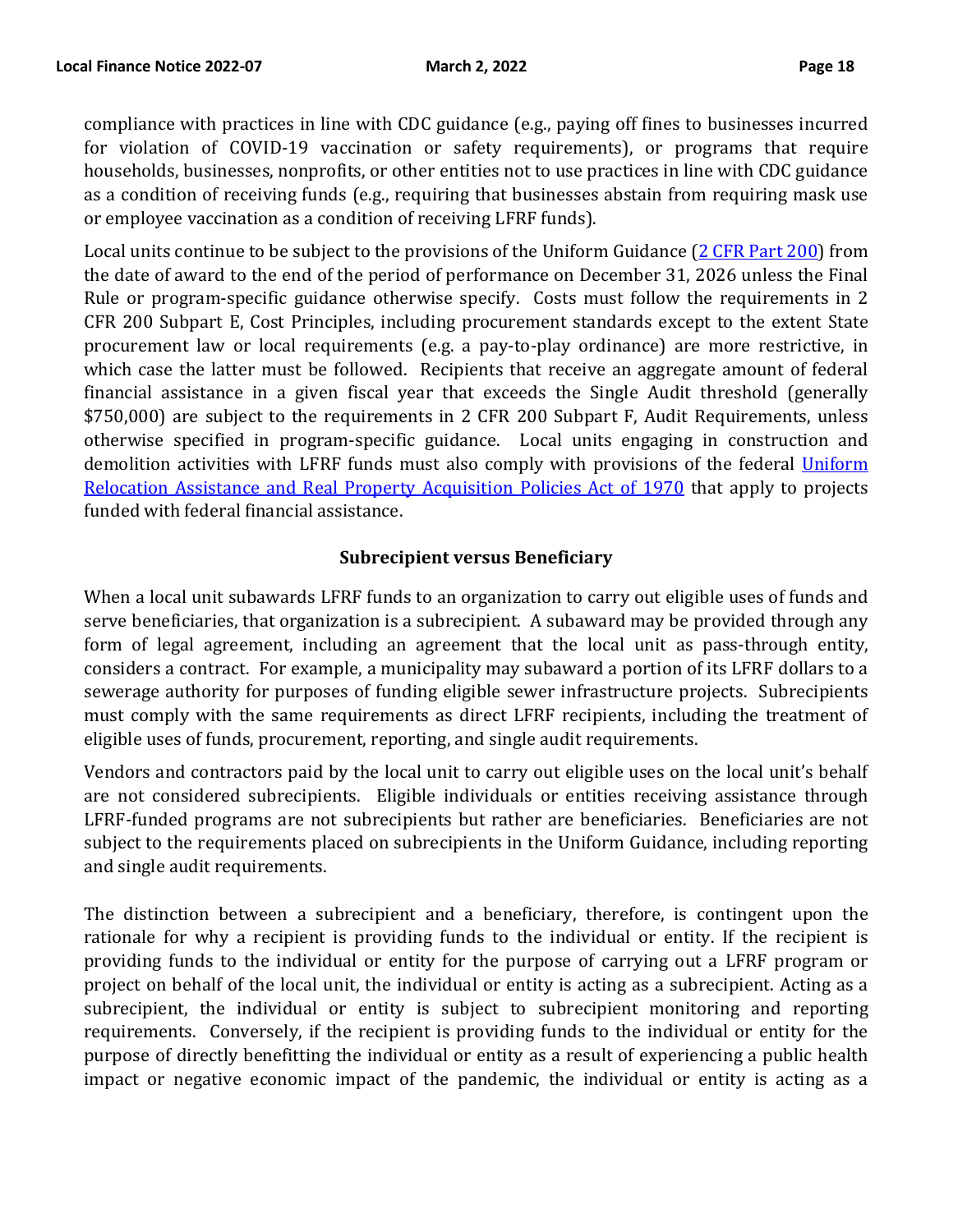beneficiary. Acting as a beneficiary, the individual or entity is not subject to subrecipient monitoring and reporting requirements.

Example One: A local unit provides funds to a nonprofit organization for supplying food assistance to low-income households. In this scenario, the non-profit would be a subrecipient using LFRF funds to provide a benefit to the beneficiary low-income households.

Example Two: A local unit provides assistance to households via a contract with a business to create subsidized jobs for the long-term unemployed. In this scenario, the business is a subrecipient and need not have experienced a negative economic impact itself, while the beneficiaries are long-term unemployed individuals.

#### **Procurement using LFRF Funds – Noteworthy Considerations**

Local units procuring eligible goods or services using LFRF funds must follow the Local Public Contracts Law (LPCL) unless the federal Uniform Guidance [\(2 CFR Part 200](https://www.ecfr.gov/current/title-2/subtitle-A/chapter-II/part-200) - Subpart D, Section 200.317 through 200.327) is more restrictive. Generally, the Uniform Guidance requires a grant recipient to obtain price or rate quotations "from an adequate number of qualified sources" for contracts greater than \$10,000 up to \$250,000, and formal competitive procurement methods for contracts exceeding \$250,000. The Local Public Contracts Law is usually more restrictive than the Uniform Guidance; however, this Notice describes in further detail two particular areas in which local units must be mindful of federal procurement requirements.

#### Professional Services

As stated previously, LFRF funds may be applied toward pre-project development costs that are tied to or reasonably expected to lead to an eligible capital expenditure. For example, pre-project costs associated with planning and engineering for an eligible project are considered an eligible use of LFRF funds, but the Uniform Guidance may prevent a county or municipality from using its existing engineering firm depending upon how the contract was procured. If the local unit's engineering firm was originally procured through a non-fair-and-open contract, depending on the value of the contract, the local unit must either solicit written quotations from multiple engineering firms or conduct a competitive procurement such as under the Pay-to-Play law's fairand-open process. Under this scenario, if the value of the engineering contract would exceed \$17,500 but cost no more than \$250,000:

- an engineering firm procured through quotations pursuant to the Uniform Guidance would still be considered a non-fair-and-open contract subject to the Pay-to-Play law's campaign expenditure restrictions at N.J.S.A. 19:44A-20.4 or 20.5, as applicable.
- if the county or municipality's engineering firm were originally procured through a fairand-open process, that engineering firm's work on an eligible project could be paid from LFRF funds without further procurement action taken by the local unit.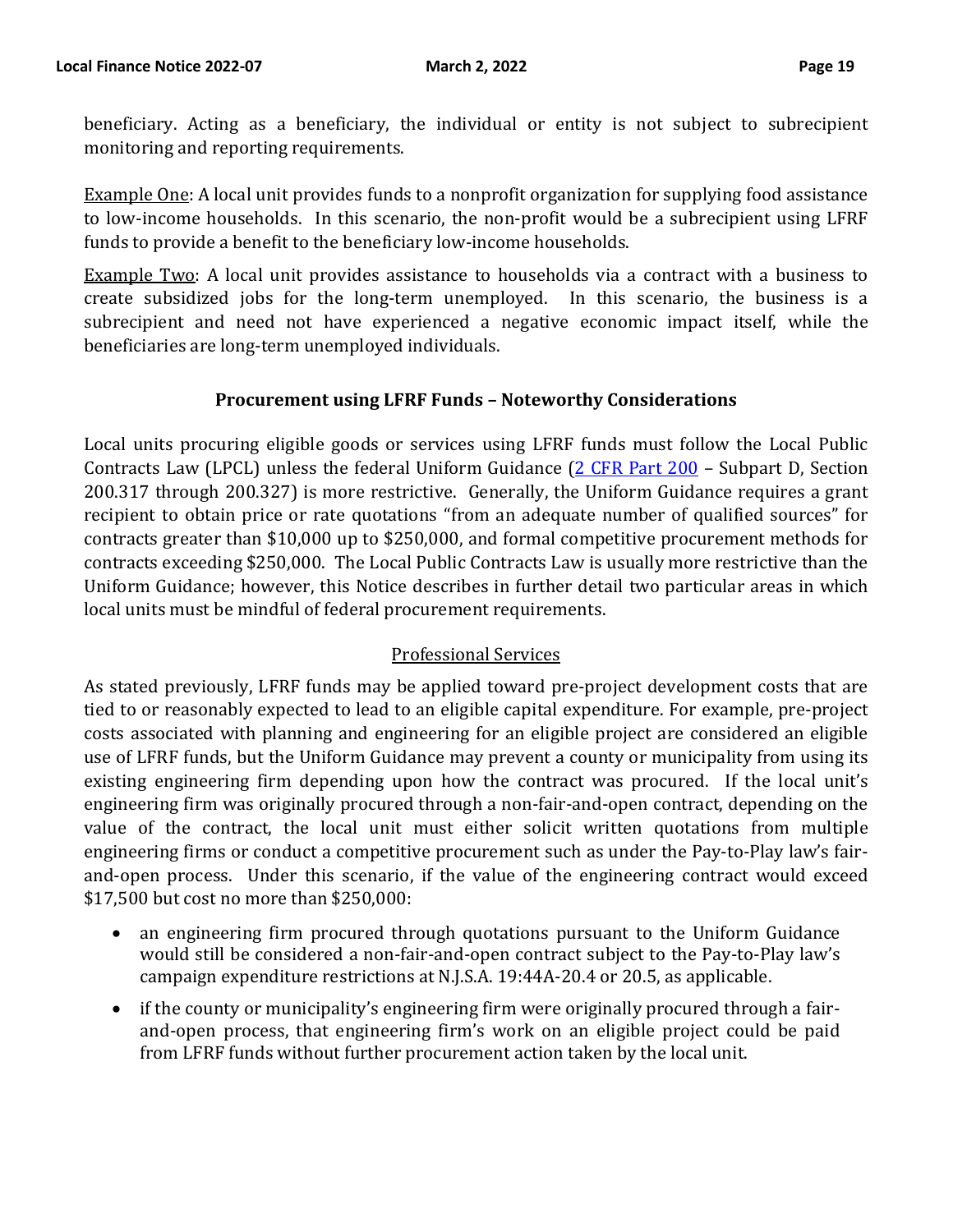If a local unit seeks to apply LFRF funds towards a professional services contract that would exceed \$250,000, the contract must be procured either through a sealed bid or a request for proposals pursuant to Section 200.320(b) of the Uniform Guidance.

# Cooperative Purchasing

Before using a cooperative contract for LFRF-eligible procurements exceeding \$250,000, particularly a State contract or a national cooperative contract whose procurement methods are not governed under the Local Public Contracts Law, local units should conduct due diligence and proceed cautiously. The Federal Emergency Management Agency (FEMA) has issued a brief guide on frequent [cooperative purchasing](https://www.fema.gov/assistance/public/nonstate-nonprofit/cooperative-purchasing-program) compliance issues in relation to the federal Uniform Guidance. No matter the source of the cooperative contract, local units are responsible for ensuring that a contract procured through cooperative purchasing complies with the Uniform Guidance, including with respect to procurement method, competition, and required contractual terms. The local unit should obtain such documentation from the lead agent to keep on file.

Section 200.324 of the federal Uniform Guidance requires a local unit to conduct an independent price or cost analysis on a contract exceeding \$250,000. See HUD's [Quick Guide to](https://www.hud.gov/program_offices/cpo/grantees/cstprice) Cost and Price [Analysis](https://www.hud.gov/program_offices/cpo/grantees/cstprice) for further details on the Uniform Guidance price or cost analysis requirement. For national cooperative contracts, **Local [Finance Notice 2012-10](https://www.nj.gov/dca/divisions/dlgs/lfns/12/2012-10.pdf)** lays out procedures for local units to follow before awarding the contract. N.J.S.A. 52:34-6.2 states that a local unit may use a national cooperative contract only when the contracting unit determines that the use of the cooperative purchasing agreement shall result in cost savings after all factors, including charges for service, material, and delivery, have been considered. Suggested methods of demonstrating cost-savings include comparing:

- Current State contract pricing available to other local governments to that of the proposed national cooperative contract
- Pricing for comparable goods or services under the contracting unit's current contracts or contracts available to it (i.e., DLGS-registered cooperative purchasing systems) to that of the proposed national cooperative
- Recently procured comparable contracts entered by other public entities to that of the proposed national cooperative

Other factors that should be considered as part of the cost-savings analysis include the ability to avoid the cost and time of a separate procurement, lower minimum purchase requirements at a lower price (allowing for the public entity to purchase the needed quantities and avoid storage costs), and additional costs which have been factored in before contract award, such as required administrative costs associated with the national cooperative contract, shipping costs, if any, and vendor rebates. The legal advertisement process referenced in **Local Finance Notice 2012-10** also extends outside vendors the opportunity to come in below the national cooperative contract.

For contracts exceeding \$250,000, local units must also conduct an independent price analysis for cooperative contracts awarded through DLGS-registered cooperative purchasing systems or State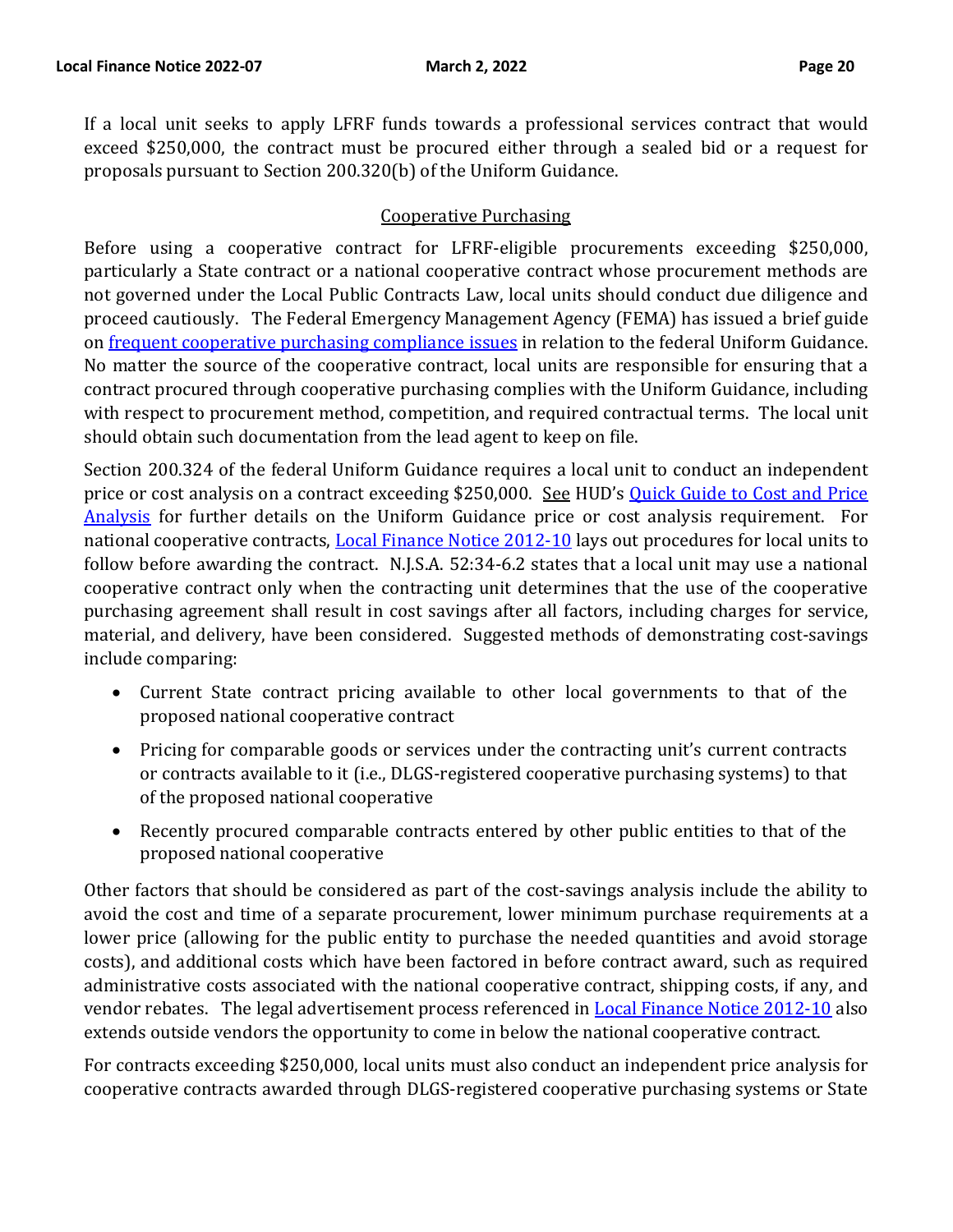contracts available to local units. In the case of a DLGS-registered cooperative purchasing system with a local government or school district as lead agent, the analysis should be more straightforward as the lead agent would be following the Local Public Contracts Law and the municipality or county would compare its ability to procure the particular item versus the potential economies of scale offered by the cooperative. Documentation of the cost-savings analysis, which would be reviewed as part of a federal audit, must be kept on file.

#### **Recoupment**

U.S. Treasury may identify funds used in violation of the Final Rule through the local unit's required reporting or other sources. Funds used in violation of the Final Rule are subject to recoupment (i.e. clawback). Upon determining that LFRF funds were used in a manner violating the Final Rule, U.S. Treasury will issue the local unit an initial notice with the questioned amount and an explanation thereof. As a preliminary step, U.S. Treasury may request additional information from a recipient before initiating the recoupment process.

Upon receiving an initial recoupment notice, the local unit has 60 days to submit a request for reconsideration before U.S. Treasury issues a final notice of recoupment; failure to submit a request for reconsideration within this timeframe will result in the initial notice being deemed a final notice. Within 60 calendar days of receipt of the request for reconsideration, the interim final rule provided that a local unit will receive a final notice of the Treasury Secretary's decision to affirm, withdraw, or modify the recoupment notice, at which point the local unit would then be required to repay any amounts subject to recoupment within 120 calendar days of either the initial recoupment notice, if reconsideration is not requested, or the final recoupment notice, if reconsideration is requested. Timelines may be extended or expedited in any adjudication or preadjudication process pursuant to §35.4(b).

U.S. Treasury reserves the right to pursue other forms of remediation and monitoring in conjunction with, or as an alternative to, recoupment, such as working with local units to identify and substitute permissible uses of LFRF funds or amending uses of LFRF funds to comply with applicable restrictions.

| <b>Document</b>            | <b>Internet Address</b>                                                    |
|----------------------------|----------------------------------------------------------------------------|
| <b>LFRF</b> Final Rule     | https://home.treasury.gov/system/files/136/SLFRF-Final-Rule.pdf            |
| LFRF Interim Final Rule    | https://www.govinfo.gov/content/pkg/FR-2021-05-17/pdf/2021-10283.pdf       |
| <b>Final Rule Overview</b> | https://home.treasury.gov/system/files/136/SLFRF-Final-Rule-Overview.pdf   |
| Compliance Statement       | https://home.treasury.gov/system/files/136/SLFRF-Compliance-Statement.pdf  |
| Final Rule Webinar         | https://youtu.be/rwcwxguVR0I                                               |
| Final Rule Slideshow       | https://home.treasury.gov/system/files/136/SLFRF-Final-Rule-Webinar.pdf    |
| Updated Compliance $\&$    | https://home.treasury.gov/system/files/136/SLFRF-Compliance-and-Reporting- |
| <b>Reporting Guidance</b>  | Guidance.pdf                                                               |

Approved: Jacquelyn A. Suárez, Director